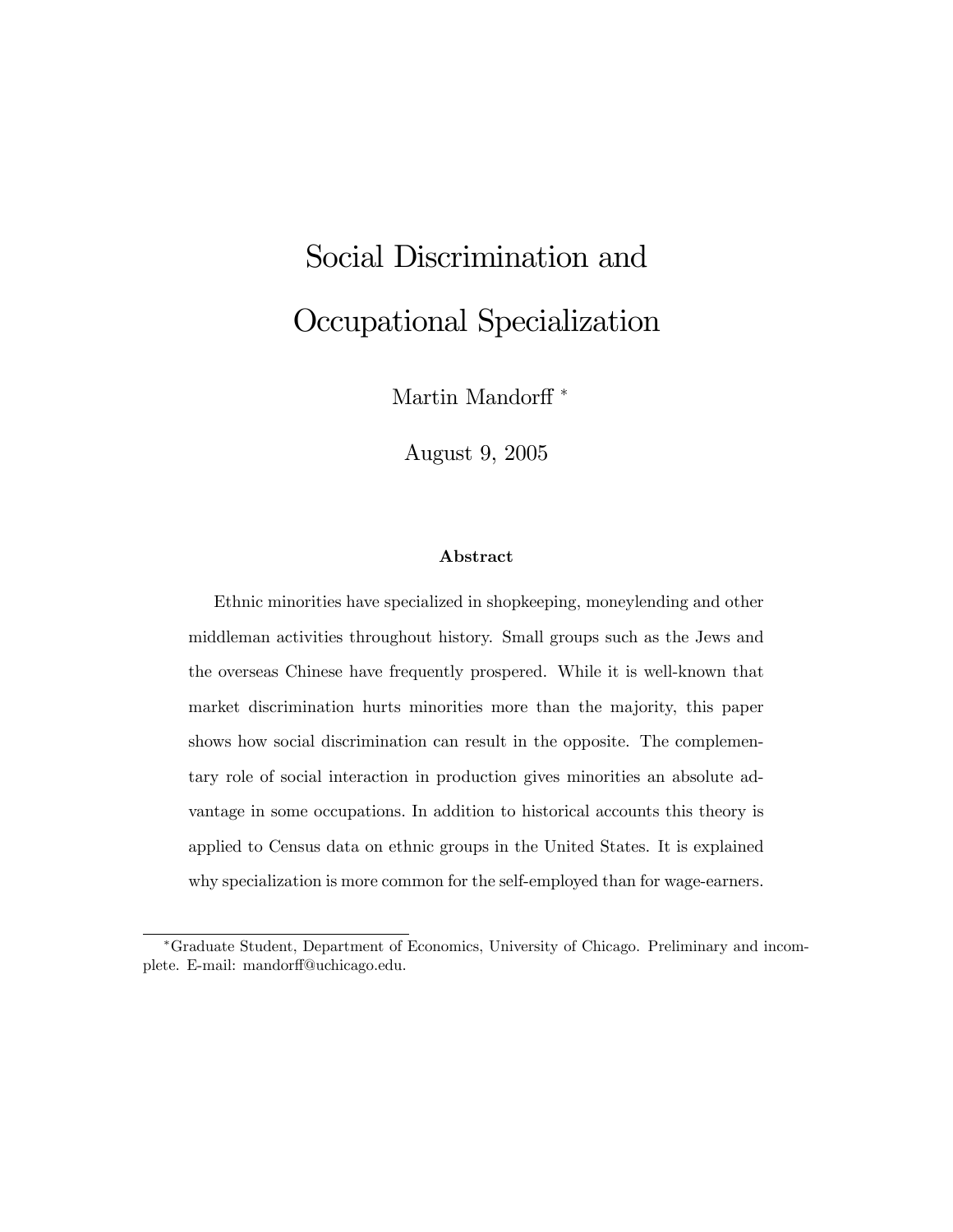## 1 Introduction

Ethnic minorities have specialized as shopkeepers and moneylenders throughout history. It has occurred with such regularity that some groups in diaspora have developed a reputation as middlemen minorities. This was historically the case for the Jews in Christian Europe and the Christian Armenians in the Ottoman Empire; and more recently the Indians and the Chinese in Southeast Asia, Africa and the Americas.

Not only do these groups specialize as middlemen, they are also strikingly successful in doing  $\mathrm{so}^1$  Sowell [10] demonstrates how widespread the phenomenon of middlemen minorities is in history, and how common is their success.

#### 1.1 Social discrimination

It is a cornerstone in the economics of discrimination that market discrimination results in greater economic losses for the minority than for the majority, just as a small country suffers more from a trade embargo than does a large country, Becker [1]. The more intriguing then, the extraordinary economic success of the Jews and other middlemen minorities.

The analysis here differs from the standard theory of discrimination by studying what happens when a minority group is culturally isolated but economically integrated with the majority. The minority is discriminating or discriminated against in the context of social and cultural interaction, but its members are fully participating

<sup>&</sup>lt;sup>1</sup>These groups have been successful to the extent that they are free to compete and not legally discriminated against that is. The hatred towards and persecution of these groups is another nearly universal phenomenon, likely in turn to be linked to their economic success.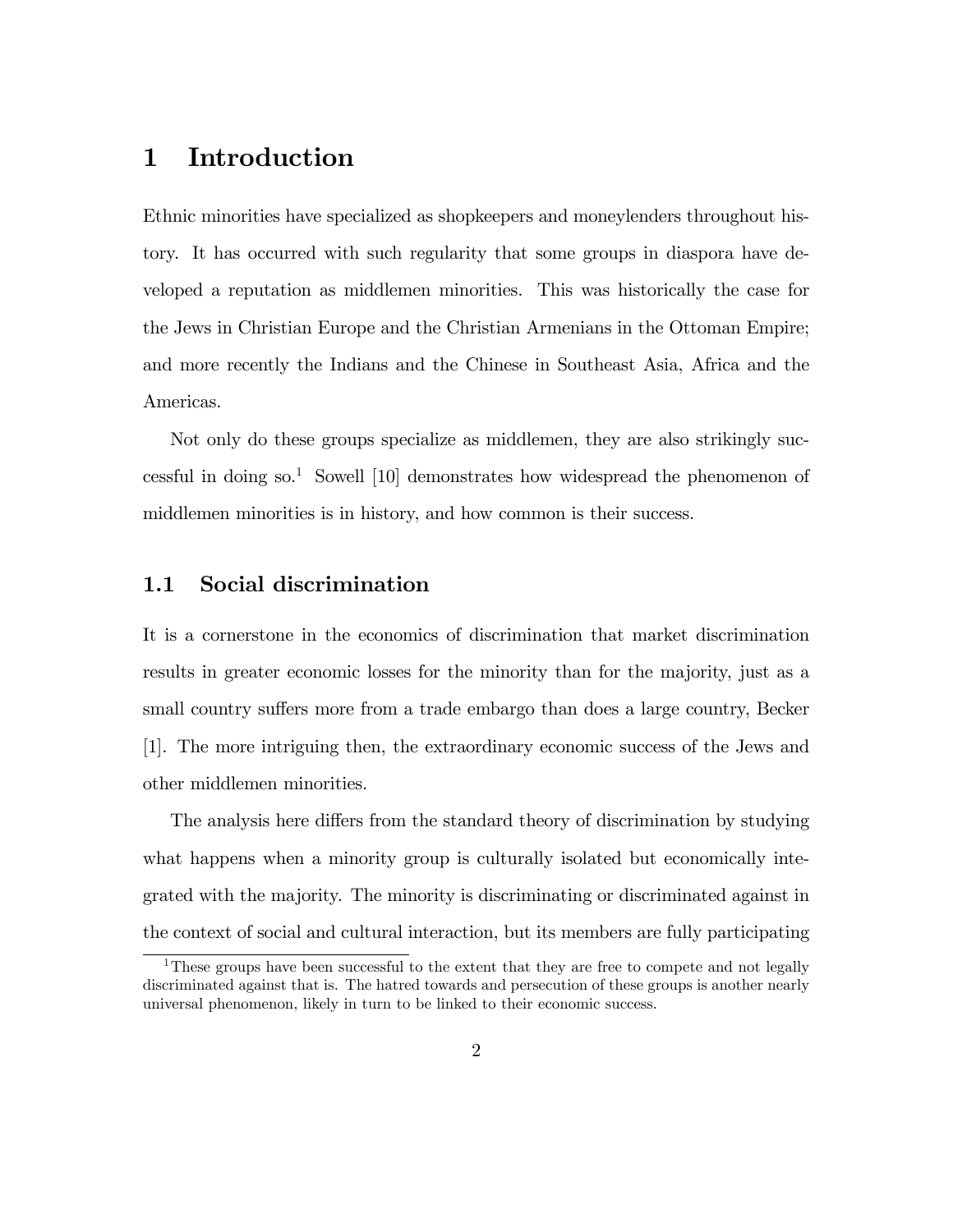in the market economy. No discrimination coefficient, Becker  $[1]$ , taxes the market transactions between minority and majority members.

As an illustration of how social discrimination and market discrimination not always go hand in hand, consider Shakespeare's controversial The Merchant of Venice. As the Jews are forced to live within the confines of the Ghetto, the Jewish moneylender Shylock tells the Christian Antonio:

"I will buy with you, sell with you, talk with you, walk with you, and so following; but I will not eat with you, drink with you, nor pray with you."

It is demonstrated in what follows that social discrimination, as opposed to market discrimination, can result in a favorable economic outcome for the minority. It is important to stress that this applies only to the economic aspects of well-being since, depending on the degree of endogeneity of social interaction, the overall situation is likely still to be worse for the minority.

#### 1.2 Interaction as a factor in production

There are two fundamental building blocks of the theory. First, the productivity of middlemen increases when culturally and socially interacting with other middlemen. Second, a minority population has an absolute advantage in the interacting activities conductive for middlemen. The former is dealt with briefly in this subsection whereas the latter is discussed extensively in the remainder of the paper.

The first question is thus why middlemen benefit from interacting socially with other middlemen. Social interaction here denotes non-economic activities such as family gatherings, religious activities, leisurely discussions and more.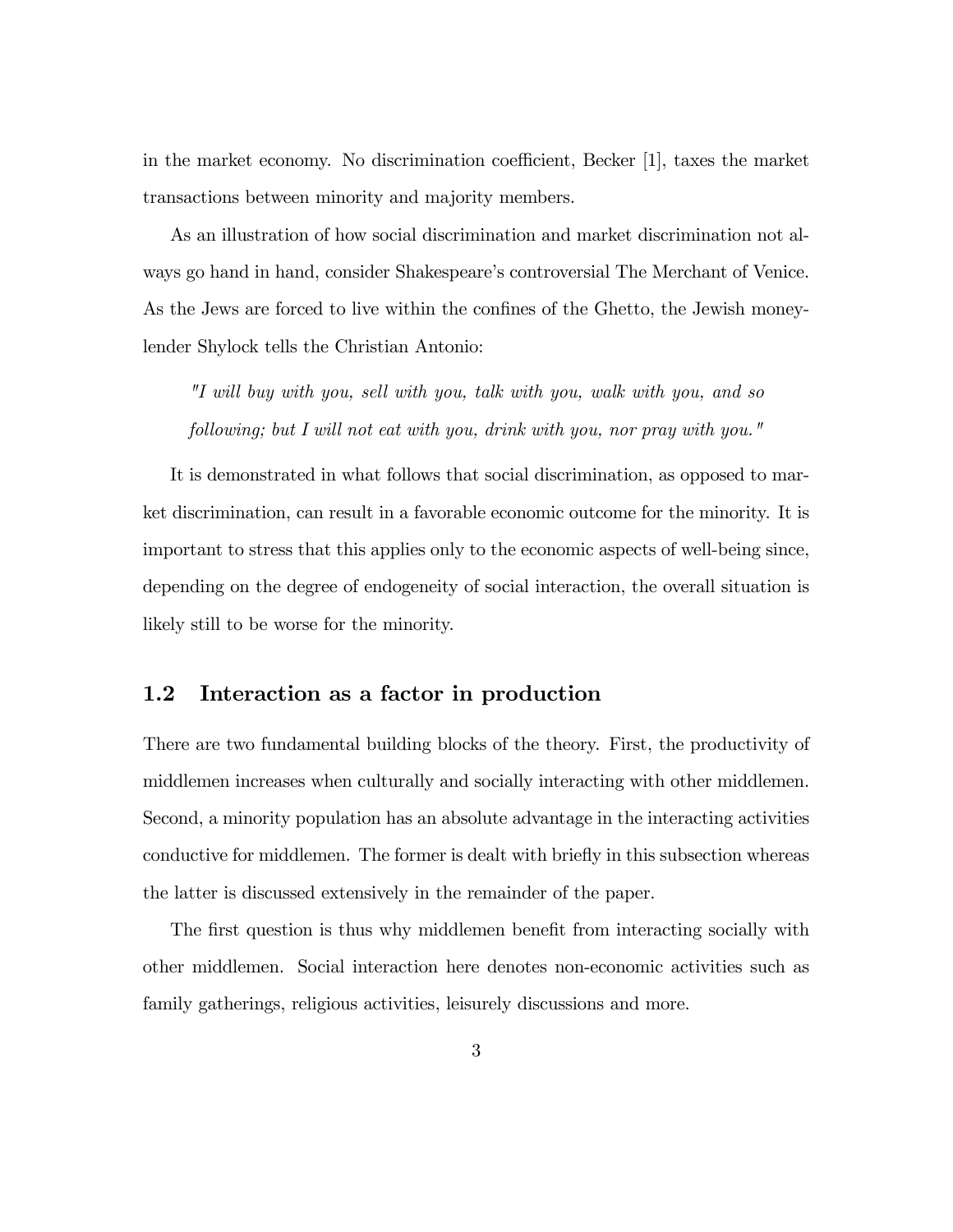In the economic theory of trade and interaction it has been common for some time to stress the importance of contractability. For example, Greif [3] and Greif, Milgrom and Weingast [4] interpret tradersícoalitions and merchant guilds in the Middle Ages as clubs enabling contract enforcement. In this context social interaction can be seen as strengthening enforcement; it increases the cost of breaking a contract by adding social repercussion to economic penalty.

A second aspect, which is often overlooked in favor of contractual issues, is the information content of interaction. For middlemen this involves exchanging information about the changes in supply and demand for all the various goods they trade in.

Which model to choose is a question of whether the asymmetry or the dispersion of information is stressed. Since these two approaches are neither mutually exclusive nor identified here, in the remainder of the paper it suffices to postulate that social interaction in some way increases the productivity of middlemen.

A middleman's productivity benefits then from interacting socially with other middlemen. More specifically, as will be formalized in subsequent sections, the more middlemen he interacts with, the higher is his productivity.

#### 1.3 The minority advantage

The second question is why minorities have an absolute advantage in interaction that is conductive to middlemen. The hypothesis in this paper is that small groups come to engage in close-knit social interaction more naturally. If interaction is limited to a socially isolated minority, the kin-of-kin is more likely to be immediate kin as well.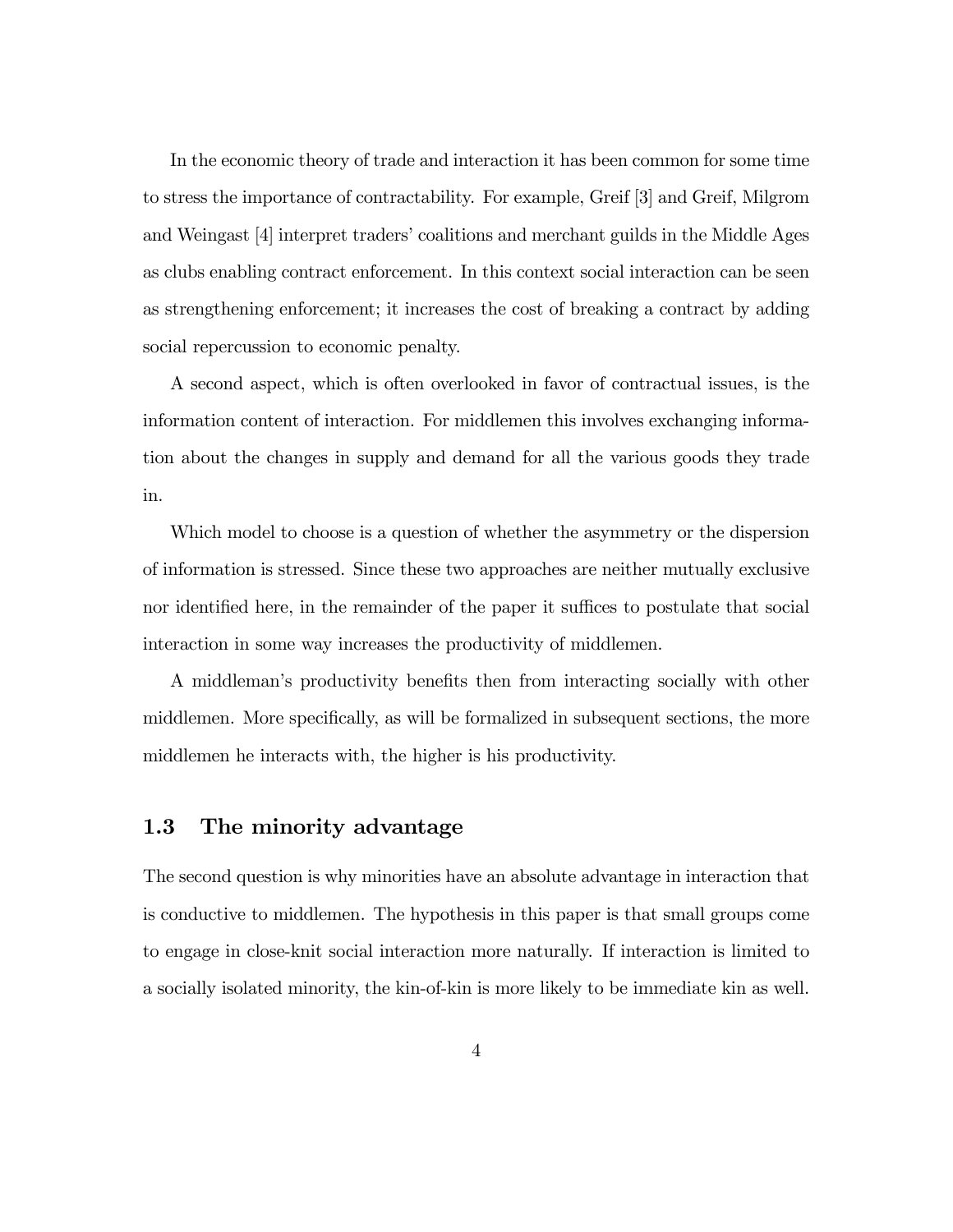In a group where interaction is structured in this way it is less costly, in terms of the social utility forgone, to create a group of middlemen where every middleman socializes only with other middlemen.

The structure of social interaction changes in response to the productive value of middleman interaction. Nevertheless, groups with naturally close-knit interaction exhibit a complementarity between social interaction and middleman activities that other groups do not. This notion is formalized in the following sections.

First a theory is developed where social interaction takes place on a random encounter basis, a simplifying assumption frequently used in the interaction literature. This shows one aspect of the relationship between group size and interaction intensity, but it does not deal with issues of group formation. The subsequent section therefore endogenizes interaction. The final section applies the theory to preliminary data on ethnic specialization in the United States.

# 2 A theory of exogenous interaction

The labor market is composed of two professions; agricultural workers and middlemen. The population is divided into two ethnicities with  $n$  people belonging to the minority, say Jews, and N people to the majority, say Christians, where  $n < N$ . The two groups interact with each other in the market but not otherwise; each person interacts socially with a representative sample of his own ethnic group only. Let  $x$ be the fraction of Jews working as middlemen. A fraction  $x$  of the friends of any Jew are consequently middlemen. The corresponding fraction for a Christian is X.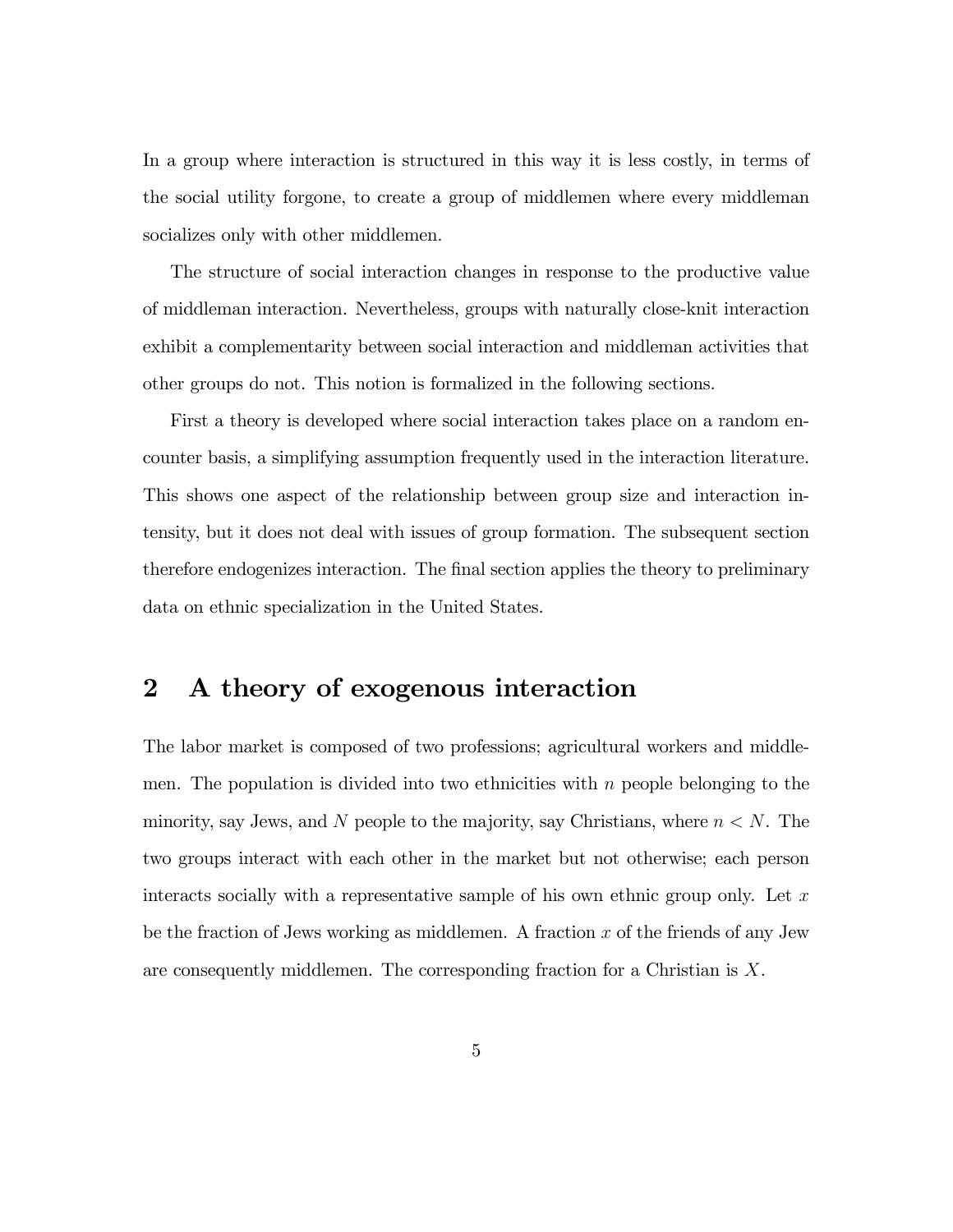Middleman activity is information intensive and information exchange and social interaction are complementary. Individual productivity in the middleman sector varies positively with the number of middlemen a person knows. The productivity of a Jewish middleman is  $\pi(x)$ , and of a Christian middleman  $\pi(X)$ , where  $\pi' > 0$  and  $\pi(0) > 0$ . The fact that everyone has the same production function  $\pi$  implies that there is no market discrimination and that both groups are equally skilled as middlemen. Wages in the agricultural sector are normalized to zero which implies that the middleman profession is always more productive. The demand for middlemen is fixed at  $M$  where  $0 < M < N + n$ .

The exact structure of aggregation is abstracted from. It is postulated instead that the economy is Pareto efficient. An efficient economy allocates Jews and Christians between the two sectors, choosing  $x$  and  $\overline{X}$  to maximize total production

$$
Y(x, X) = x n \pi(x) + X N \pi(X)
$$
\n<sup>(1)</sup>

subject to  $xn + XN \leq M$  and  $x, X \in [0, 1]$ .

Since the middleman profession is more productive than farming it follows that as many as possible, M individuals, will be allocated to the middleman sector. To determine what fraction  $x$  of Jews and what fraction  $X$  of Christians that will work as middlemen, begin by considering the change in total production from a marginal increase in  $x$  at the expense of  $X$ 

$$
\frac{dY}{dx}\left(x,\frac{M-xn}{N}\right) = \pi(x) - \pi(X) + x\pi'(x) - X\pi'(X) \tag{2}
$$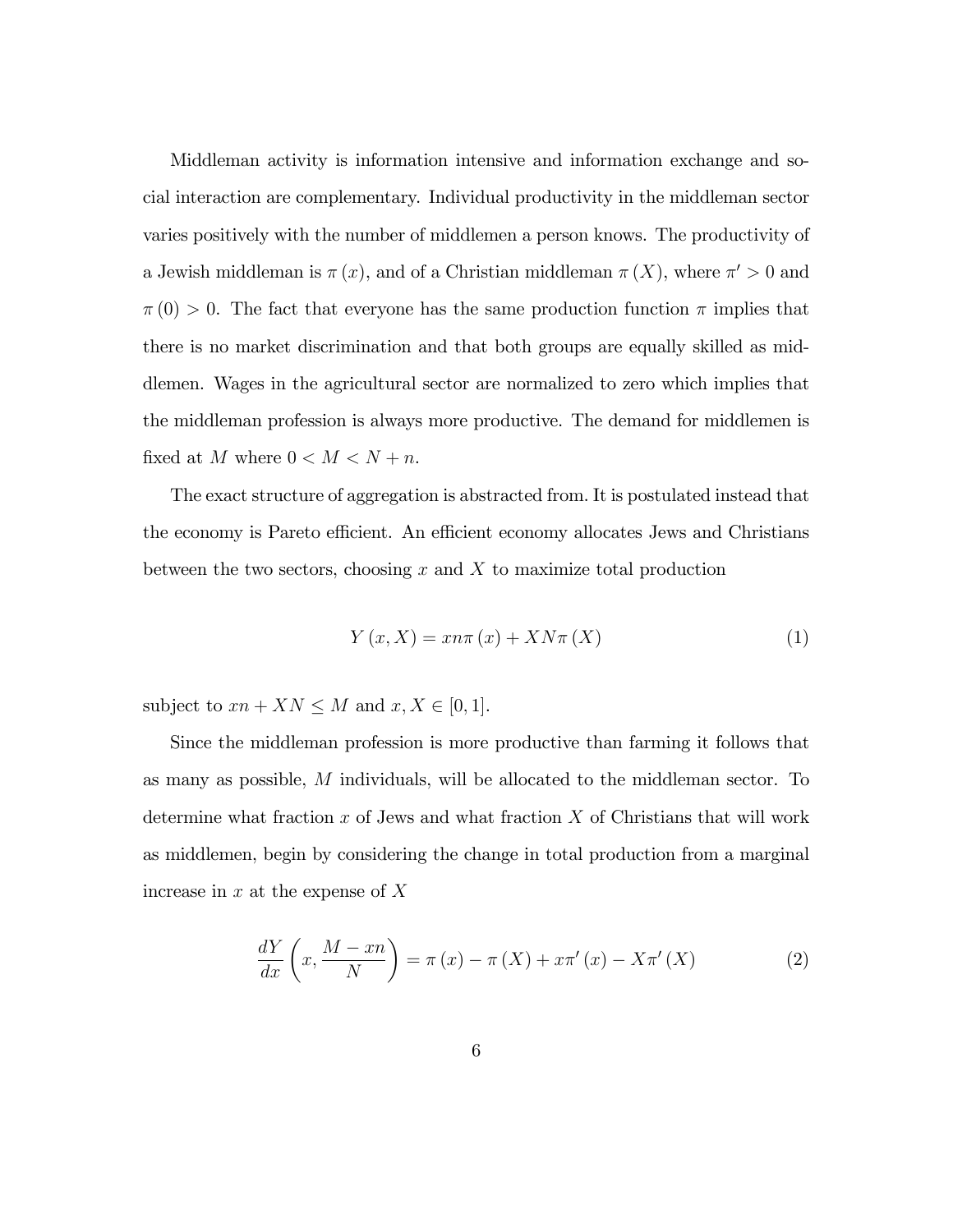This shows that there is no asymmetry on the margin between the minority and the majority. In fact, when both groups are equally active as middlemen,  $x = X$ , there is no change in production at all from a marginal shift between the two groups. Adding an additional middleman to the minority raises the group's fraction of middlemen more, and consequently raises individual output more, than it would for the majority. But this advantage of the minority is offset by the fact that the absolute number of middlemen in the minority is smaller, and consequently so is the number of people who benefit from an increase in individual output.

Since this is a non-convex optimization problem a marginal analysis does not suffice for determining the most productive allocation. The asymmetry between the groups lies in the feasible levels of x and X and not in their marginal effects. In fact, for a given size of the middleman sector there is an optimal group size, and this size is trivially M since such a group can achieve the greatest concentration of middlemen. Therefore, if the Jews are not too few relative to the middleman sector, this profession will be the exclusively Jewish.

#### Proposition 1: If  $M \leq n$  the minority specializes as middlemen.

Proof: Consider total production in a minority-only middleman sector, which can be expanded and written as

$$
Y\left(\frac{M}{n},0\right) = M\pi\left(\frac{M}{n}\right)
$$
  
=  $(M - XN)\pi\left(\frac{M}{n}\right) + XN\pi\left(\frac{M}{n}\right)$  (3)

Compare this to production when at least some majority members are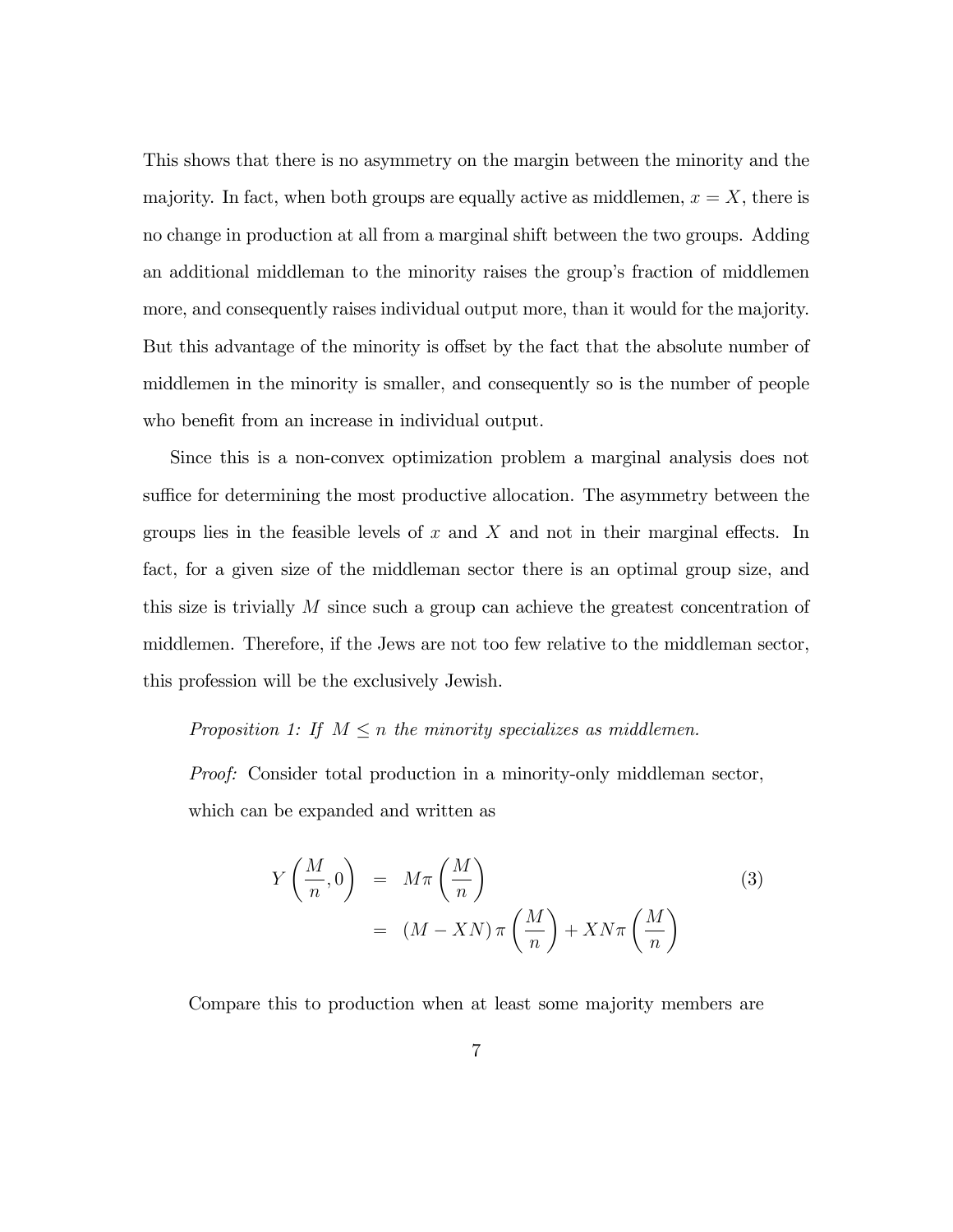involved too

$$
Y\left(\frac{M-XN}{n},X\right) = (M- XN)\,\pi\left(\frac{M- XN}{n}\right) + XN\pi\left(X\right) \tag{4}
$$

where  $X > 0$ . Comparing the first term in (4) with the first term in (3), and the second term with the second term, it is clear that minority-only production is more efficient since  $\pi$  is strictly increasing and  $\frac{M}{n}$  is greater than both  $\frac{M-XX}{n}$  and X for all feasible X (at most X can be  $\frac{M}{N}$ ).

This is the central result, the minority dominates the middleman profession since the feasible concentration of middlemen is greater for the minority than for the majority. It is the cultural isolation of the minority which enables or forces it to achieve such a high degree of specialization. The minority therefore has an absolute advantage as middlemen and is also more productive than the majority.

Returning to the notion of optimal group size, the following corollary establishes that if there are too few Jews relative to the size of the middleman sector, then it is the Christian majority instead who will dominate the business.

#### Corollary: If  $M = N$  the majority specializes as middlemen.

The proof is similar to the proof above and shown in the appendix. In this case it is the Christians who are more adept at creating an environment of dense social interaction and information exchange. Any Jewish presence would just serve to dilute the Christian middleman network. This corollary shows that it is not the smallness of a group, but its size per se, which determines whether it has an absolute advantage as middlemen.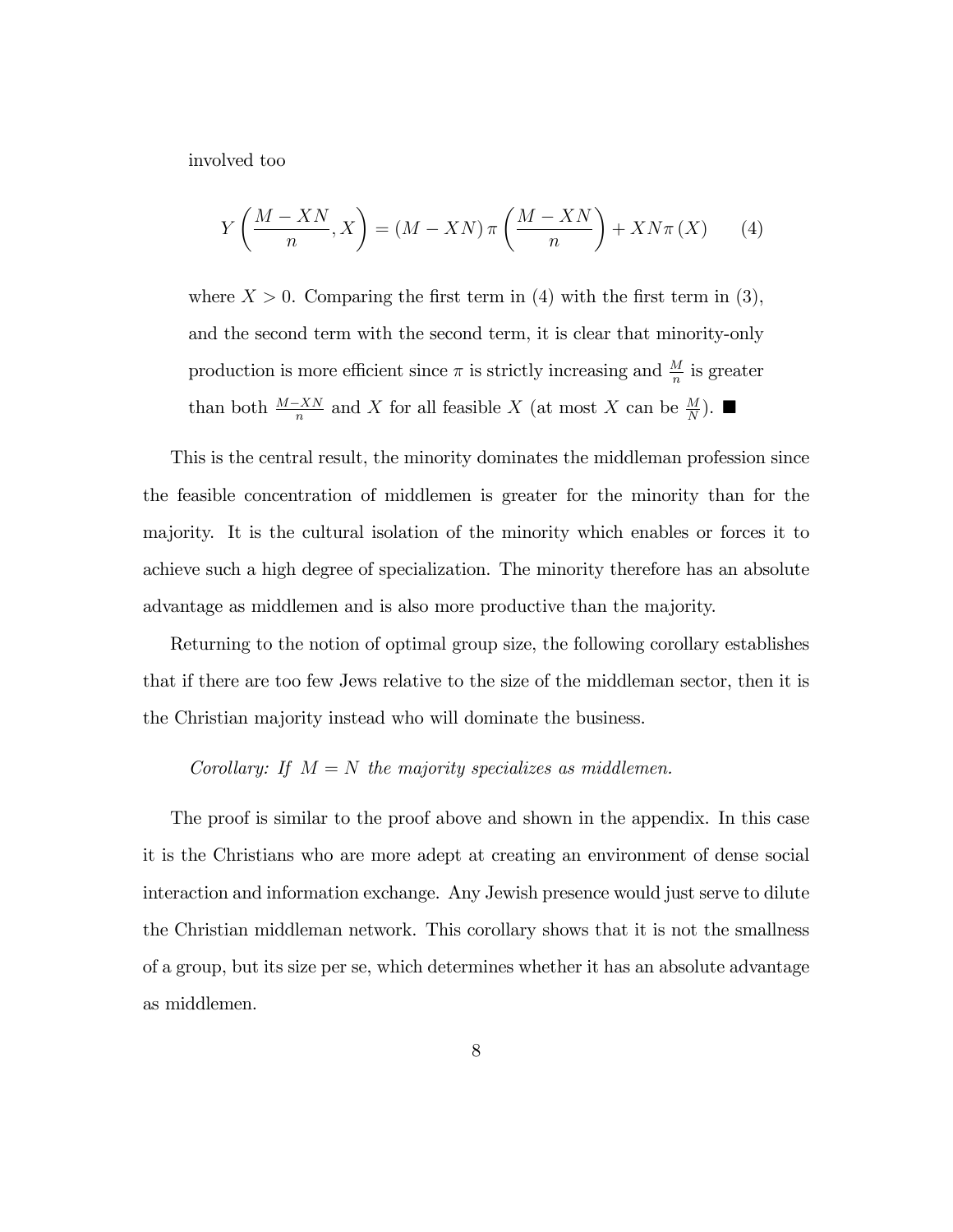The exogenously imposed randomness of interaction is unsatisfactory since there are strong incentives to choose who to socialize with. It is for example to be expected if Christians would want to convert to Judaism. Which was not uncommon in the early Middle Ages before the Catholic Church reversed the incentives. Another likely outcome is for Christians to simply form subgroups of optimal size. A theory of endogenous interaction is needed to deal with these questions. In the next section interaction is consequently endogenized, but first the full implications of exogenous interaction are derived. These are summarized in the figure on page 12.

Results for other combinations of  $(n, N, M)$  depend on whether production  $\pi$  is convex in the interaction density or not. Too see this, assume first that the function is convex,  $\pi'' \geq 0$ , which gives the following useful lemma.

Lemma: If  $\pi$  is convex there is always specialization in the sense that if both x and X are positive, then either  $x = 1$  or  $X = 1$ .

*Proof:* It is equivalent to prove that efficient production requires a corner solution. Take the second derivative of production, differentiating  $(2)$ once more.

$$
\frac{d^2Y}{dx^2}\left(x,\frac{M-xn}{N}\right) = 2\pi'(x) + x\pi''(x) + \frac{n}{N}\left(2\pi'(X) + X\pi''(X)\right) \tag{5}
$$

With both  $\pi'(x) > 0$  and  $\pi''(x) > 0$ , the second derivative is strictly positive and production is strictly convex in x. Since  $\frac{dY}{dx}(x, \frac{M-xn}{N})$  is zero at  $x = X$ , this is the global minimum; increasing x decreases Y if  $x < X$  and increases Y if  $x > X$ . As a result, there can be no interior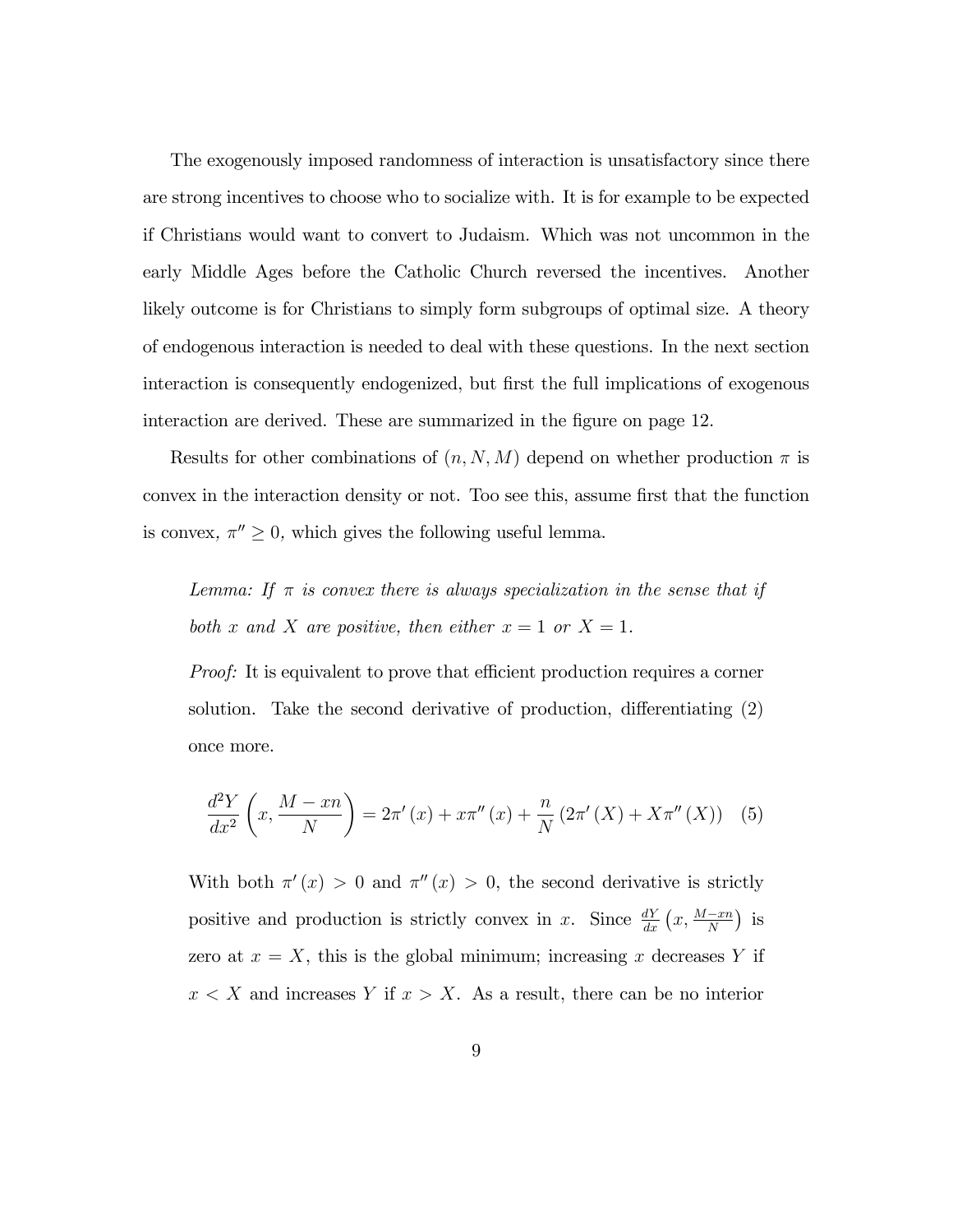solution.  $\blacksquare$ 

This is a lemma about how the economy tries to achieve as ethnically homogenous a middleman sector as possible. It is informative since it rules out mixed solutions with some Jews working as middlemen and some in agriculture, and some Christians as middlemen and some in agriculture. The following shows that given this drive for homogeneity there is a point at which the economy abruptly switches from Jewish to Christian specialization.

Proposition 2: If  $\pi$  is convex there is an  $M^*$  with  $n < M^* < N$  such that for  $M < M^*$  the minority specializes as middlemen, and for  $M > M^*$ the majority specializes as middlemen.

Proof: Proposition 1 demonstrates that the minority specializes when  $M \leq n$ . What remains to analyze is  $n < M$ . Consider first  $n < M < N$ . Given the lemma it suffices to compare minority with majority specialization. Define a new function  $F(M)$  as the difference between the two.

$$
F(M) = Y\left(1, \frac{M-n}{N}\right) - Y\left(0, \frac{M}{N}\right)
$$
  
=  $n\pi(1) + (M-n)\pi\left(\frac{M-n}{N}\right) - M\pi\left(\frac{M}{N}\right)$  (6)

If F is positive then minority specialization is more productive and vice versa. Clearly,  $F(n) > 0$  and  $F(N) < 0$ . To determine what happens in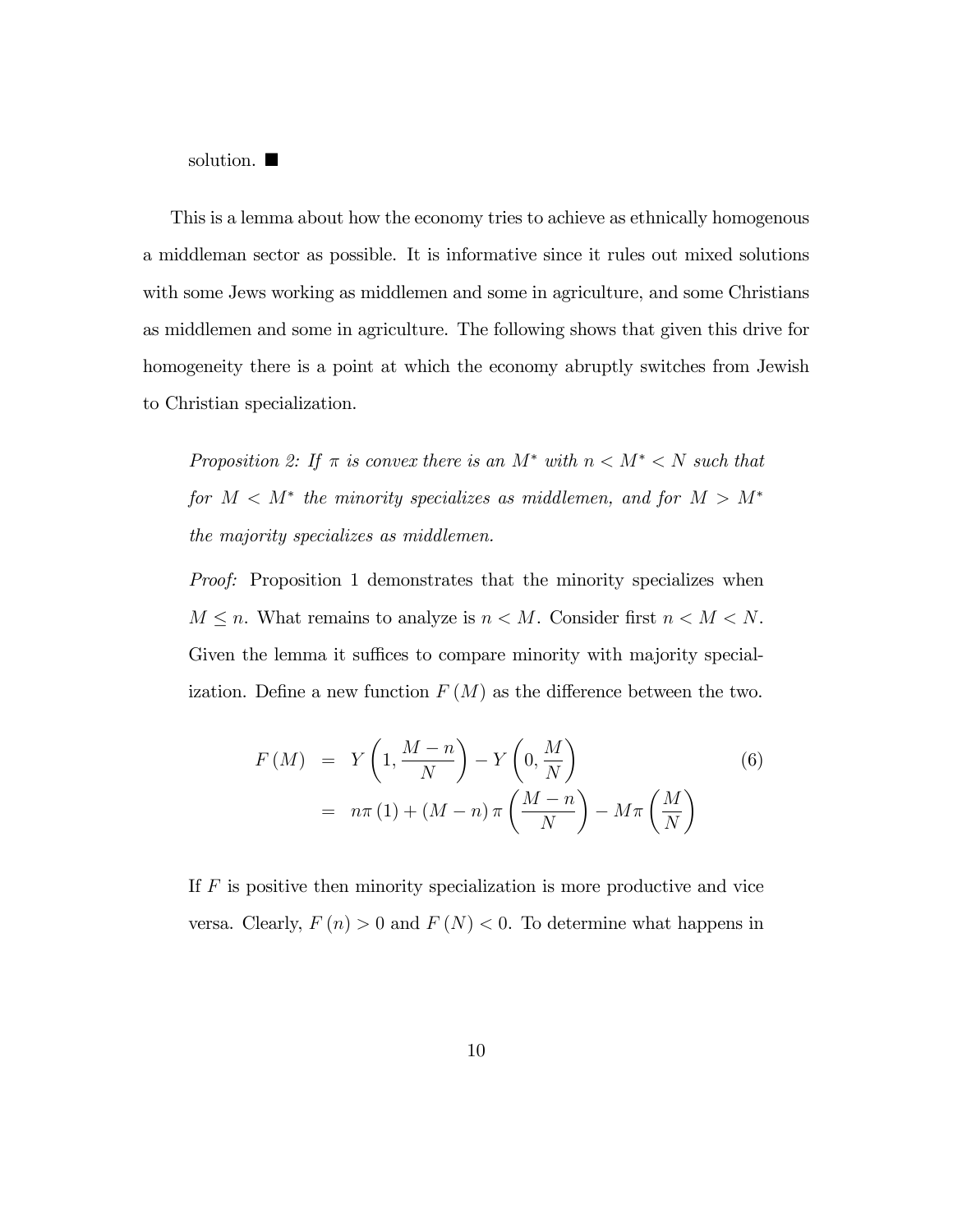the interval  $n < M < N$ , consider the derivative of F which is

$$
F'(M) = \pi \left(\frac{M-n}{N}\right) - \pi \left(\frac{M}{N}\right) + \frac{M-n}{N} \pi' \left(\frac{M-n}{N}\right) - \frac{M}{N} \pi' \left(\frac{M}{N}\right)
$$
\n(7)

This derivative is strictly negative since  $\pi$  is increasing and convex. It follows that minority specialization is more productive initially but becomes less so as the middleman sector grows. At some point  $M^*$ , where  $n < M^* < N$ , it is indifferent which group specializes as  $F(M^*) = 0$ . Beyond this point majority specialization is more productive. This proves the case for  $n < M < N$ . The corollary proved the case for  $M = N$ . It remains to be shown that the majority continues to specialize also for  $N < M$ . This proof is similar to the one above and is shown in the appendix.  $\blacksquare$ 

The intuition is quite straightforward. At first, as the middleman sector grows beyond *n* the extreme over-representation of Jews continues,  $x = 1$ , while the additional  $M - n$  positions are filled with Christians. The few Christian middlemen entering the industry are extremely inefficient since the Christian density is so low; but this is still better than the alternative which, according to the lemma, is to give up on high density Jewish interaction and replace it with medium density Christian interaction. As the middleman sector continues to grow however, so does the potential density of Christian-only interaction, and eventually the economy switches abruptly at  $M^*$ .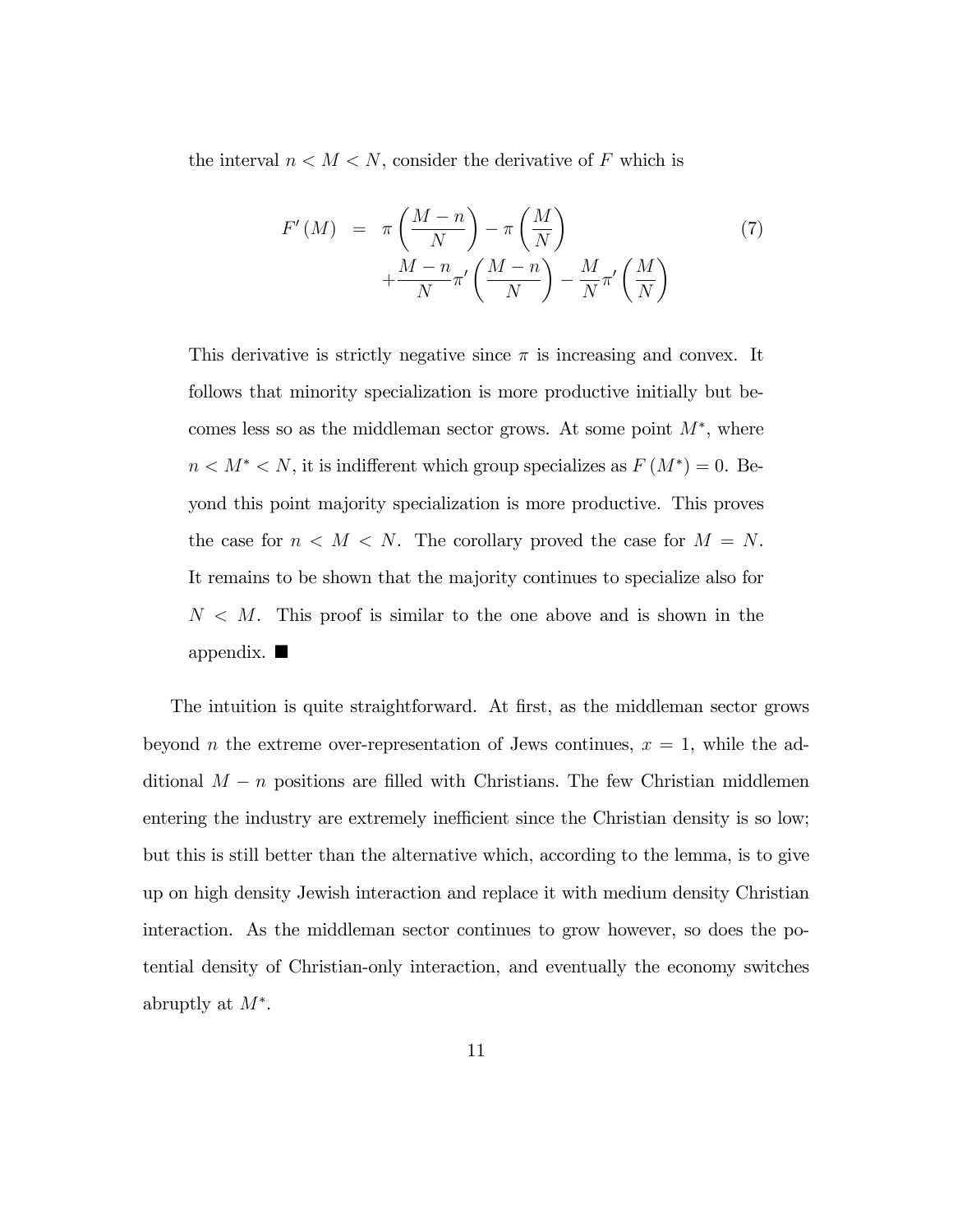

The fraction of middlemen who are Jews  $(\frac{x}{M})$  as a function of the size of the middleman sector  $(M)$ . When a fraction  $\frac{n}{N+n}$  of middlemen are Jews,  $x = X$ . For large enough a Jewish population, the minority dominates the middleman sector. Productivity  $\pi$  is convex.

Finally, to see that convexity is needed for the lemma on ethnic homogeneity to hold, consider a non-convex production function where a threshold fraction must work as middlemen for interaction to have any value;  $\pi = \pi_0 > 0$  if  $x > b$  and zero otherwise (and equivalently,  $X > b$  for Christians).<sup>2</sup>

In this case, if the middleman sector is so large that no single group can completely dominate it,  $N < M$ , and if  $(n, N, M, b)$  is such that  $bN + bn \le M < bN + n$ , then both the minority and the majority must work as middlemen; but neither group

<sup>&</sup>lt;sup>2</sup>This function  $\pi$  violates the assumption that productivity is strictly increasing,  $\pi' > 0$ , but it is easy to imagine a reshaped version that would conform to this while still maintaining the step-property assumed here.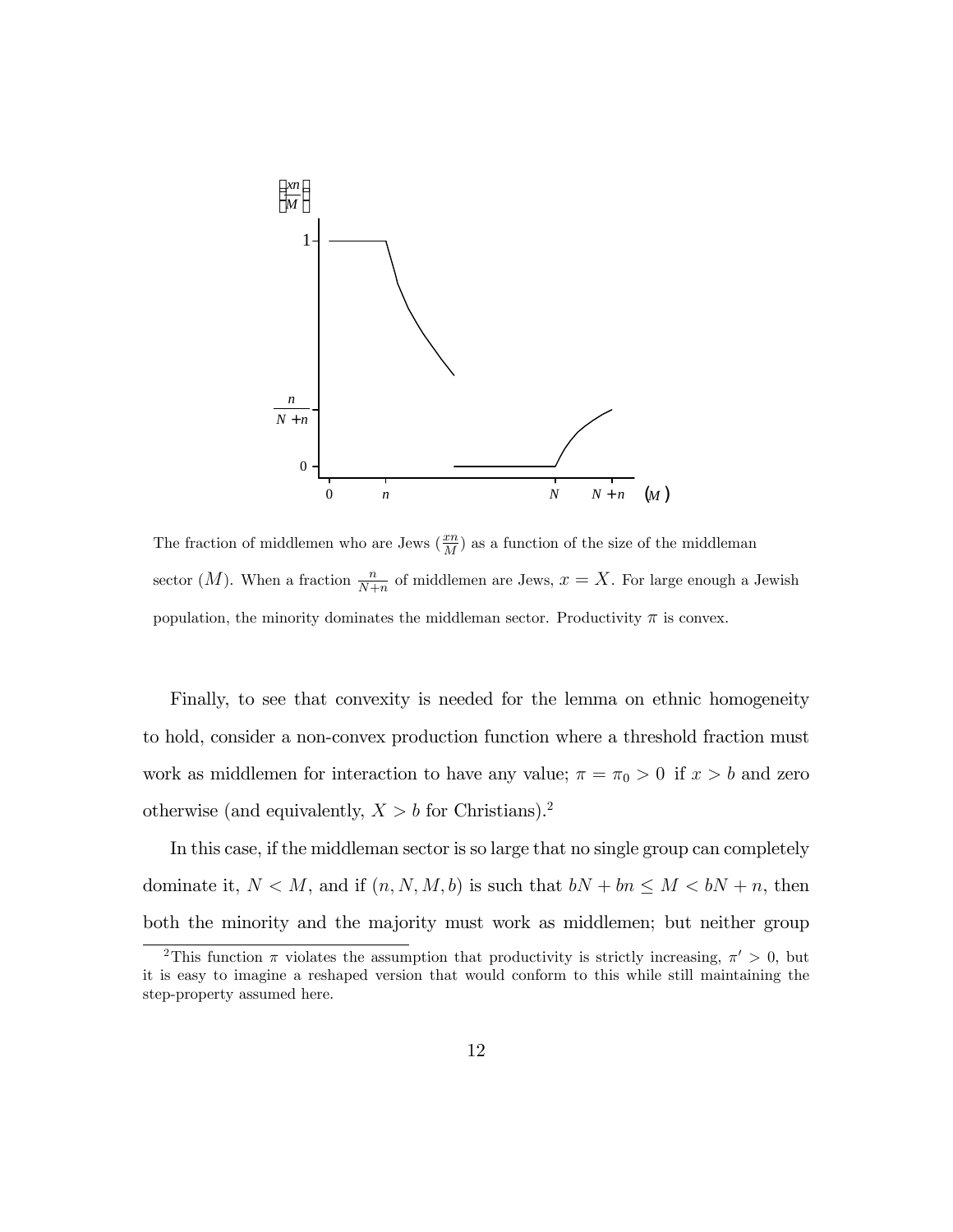specializes in the sense that some people of both groups work as agricultural workers as well. This goes against the lemma. The reason for this is that if one group specializes completely,  $x = 1$  or  $X = 1$ , then there are fewer middlemen in the other group than the threshold  $b$ , so that their productivity reaches zero. Therefore, instead of wasting the effort of these zero-productivity middlemen, at no loss of individual productivity some middlemen positions can be transferred from one group to the other, allowing both groups to exceed the threshold b.

## 3 A theory of endogenous interaction

This section develops a model of social interaction determined by preferences for kinship, or friendship more generally. The objective is to characterize the structure of interaction given a limited amount of time available for socializing. As in the previous section the focus is on Pareto efficient outcomes. These are only conjectured since the formal structure is a complicated object.

#### 3.1 Describing the social structure

Let  $\Sigma$  be the set of all the L individuals in the economy. People engage in two activities, labor and social interaction. Leisure time is limited and every person interacts socially with  $d > 2$  others. These d individuals can be thought of as close kin or friends. The social structure is analyzed by choosing a person in  $\Sigma$ and iteratively examining his interactions through a branching process. Take an individual and define the singleton set  $\sigma(0)$  as that person. Let  $\sigma(1)$  be the set of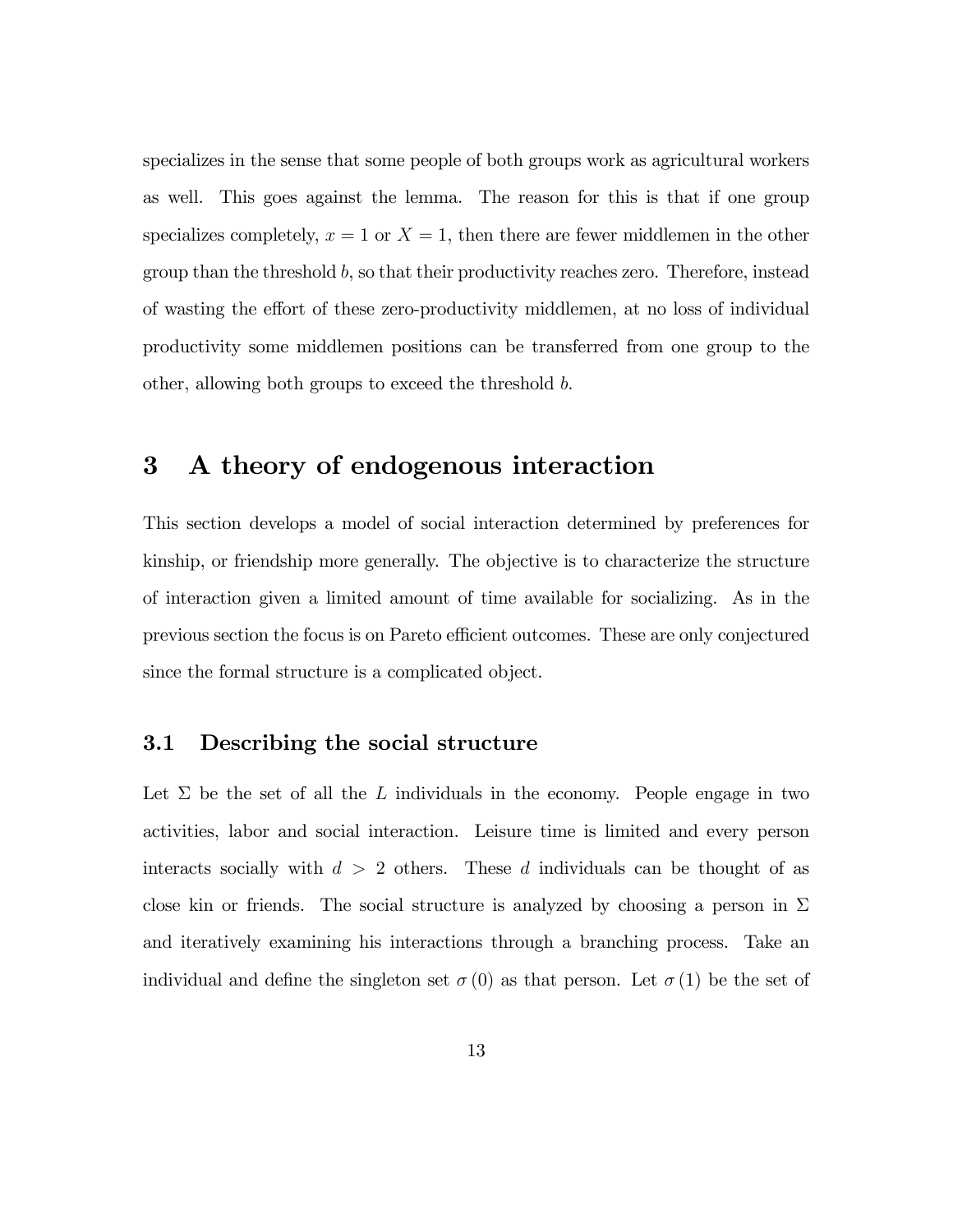people that he interacts with directly. The people in  $\sigma(1)$  in turn interact not only with  $\sigma(0)$  but also with others, some of whom are potentially in  $\sigma(1)$  themselves. Define  $\sigma(2)$  as the set of those that interact with  $\sigma(1)$  but who are not in  $\sigma(0)$  or  $\sigma(1)$  themselves. The set  $\sigma(1)$  is the set of close kin and the set  $\sigma(2)$  is the set of kin-of-kin that are not immediate family themselves; all from the viewpoint of  $\sigma(0)$ .

Continuing by iteration to more and more distant relations, define  $\sigma(r)$  as the set of people known first after  $r$  steps. This is the set of people that interact with those in  $\sigma (r - 1)$  but that are not in  $\sigma (r - 1)$ , nor in  $\sigma (r - 2)$ , themselves. The variable r denotes what is sometimes called the degree of separation between the initial person in  $\sigma(0)$  and the people in  $\sigma(r)$ , a measure of the social distance between individuals.

This is a branching process. The sets are mutually exclusive,  $\sigma(r) \cap \sigma(r') = \emptyset$ , but they need not be exhaustive,  $\lim_{r\to\infty} \bigcup_{q=0}^r \sigma(q) \neq \Sigma$ , since there could be subsets of society that are not interacting neither directly nor indirectly.

As an illustration, take the experimental results of Milgram [7] in the 1960's, which showed that Americans were acquainted through at most six degrees of separation. This is sometimes called the Small World problem. In the notation of the current paper this corresponds to  $\cup_{r=0}^6 \sigma(q) = \Sigma$ . This is just to illustrate the notation, to actually apply Milgram's result here would be misleading since the definition of interaction and its applications differ.

#### 3.2 Social preferences

There is social discrimination. People differ in their social characteristics and in what characteristics they value in others. Interaction between two people  $i$  and  $j$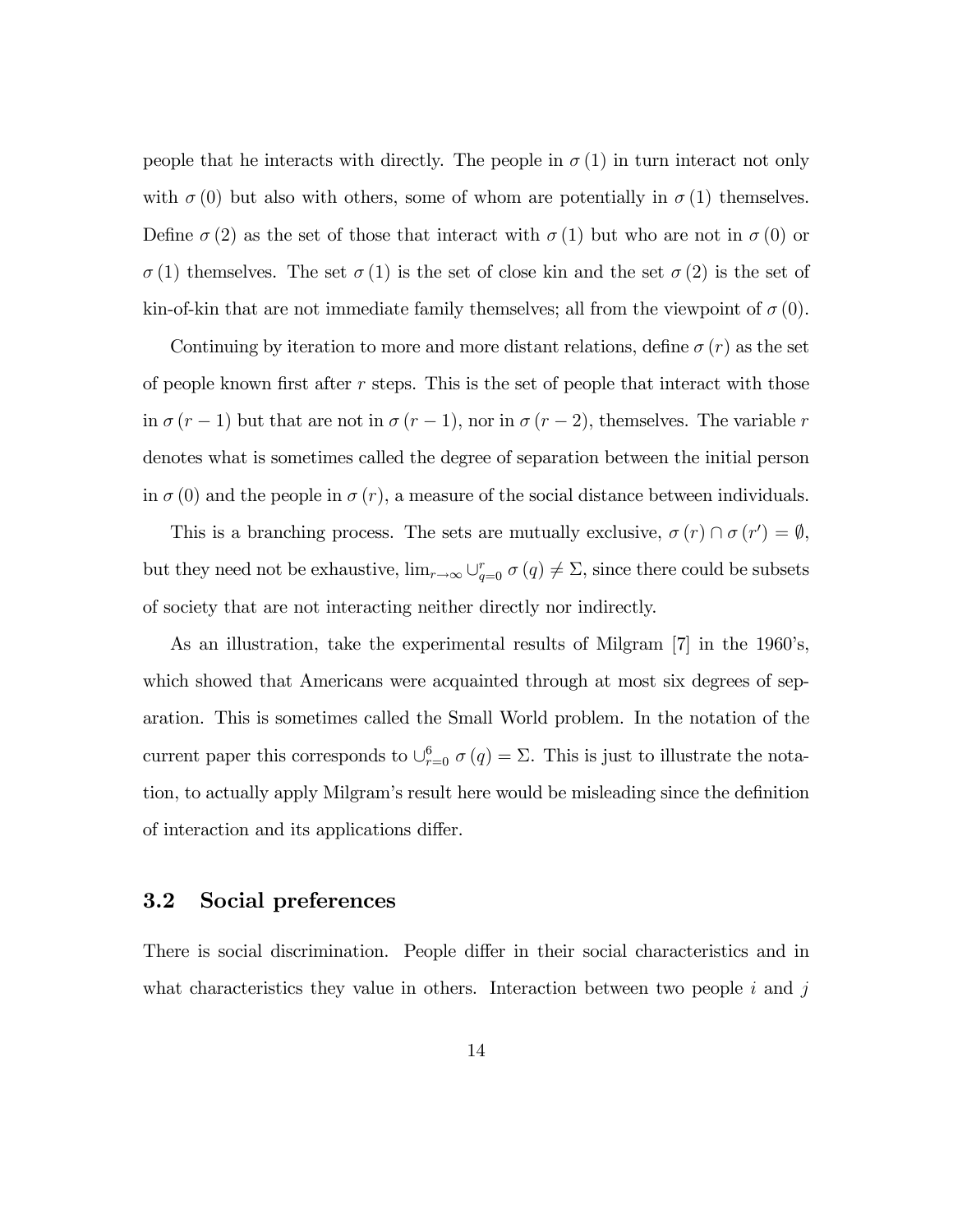generates social utility  $u(i, j)$  which for simplicity is assumed to be transferable. The population is divided in two ethnic groups,  $n$  Jews and  $N$  Christians where the Jews are in minority. There is a strong preference for ethnicity in the sense that it is always preferable to socialize within ethnic groups than across groups. Assume that within-group utility is entirely random.

Consider what happens if the social structure is such that it maximizes total social utility. Determining this structure is a matching problem of considerable complexity.<sup>3</sup> Assuming that the economy is very large, the following is a conjecture of the properties of the generic case.

#### 3.3 Close-knit groups

Denote by  $s(r)$  the cardinality of the set  $\sigma(r)$ . Since every person in  $\sigma(r)$  by definition interacts with d individuals, at least one of whom is in  $\sigma(r-1)$ , the process is bounded by

$$
s(r+1) \le s(r) (d-1)
$$
\n<sup>(8)</sup>

In general this equation holds with inequality. The reason for the slowdown of the expansion is threefold; first, a person in  $\sigma(r)$  can interact with more than one person in  $\sigma (r - 1)$ , second, a person in  $\sigma (r)$  can interact with others in  $\sigma (r)$ , and finally, more than one individual in  $\sigma(r)$  can interact with the same individual in  $\sigma(r+1)$ . These three combine to prevent each person in  $\sigma(r)$  from adding a full  $d-1$  new

<sup>&</sup>lt;sup>3</sup>In graph theory terms the matching problem is to take a complete graph of order  $L$ , to assign numbers to each edge, in particular to assign the number  $u(i, j)$  to the edge between vertices i and j and so on, and then to choose the d-regular subgraph of order  $L$  whose edges sum to the greatest value.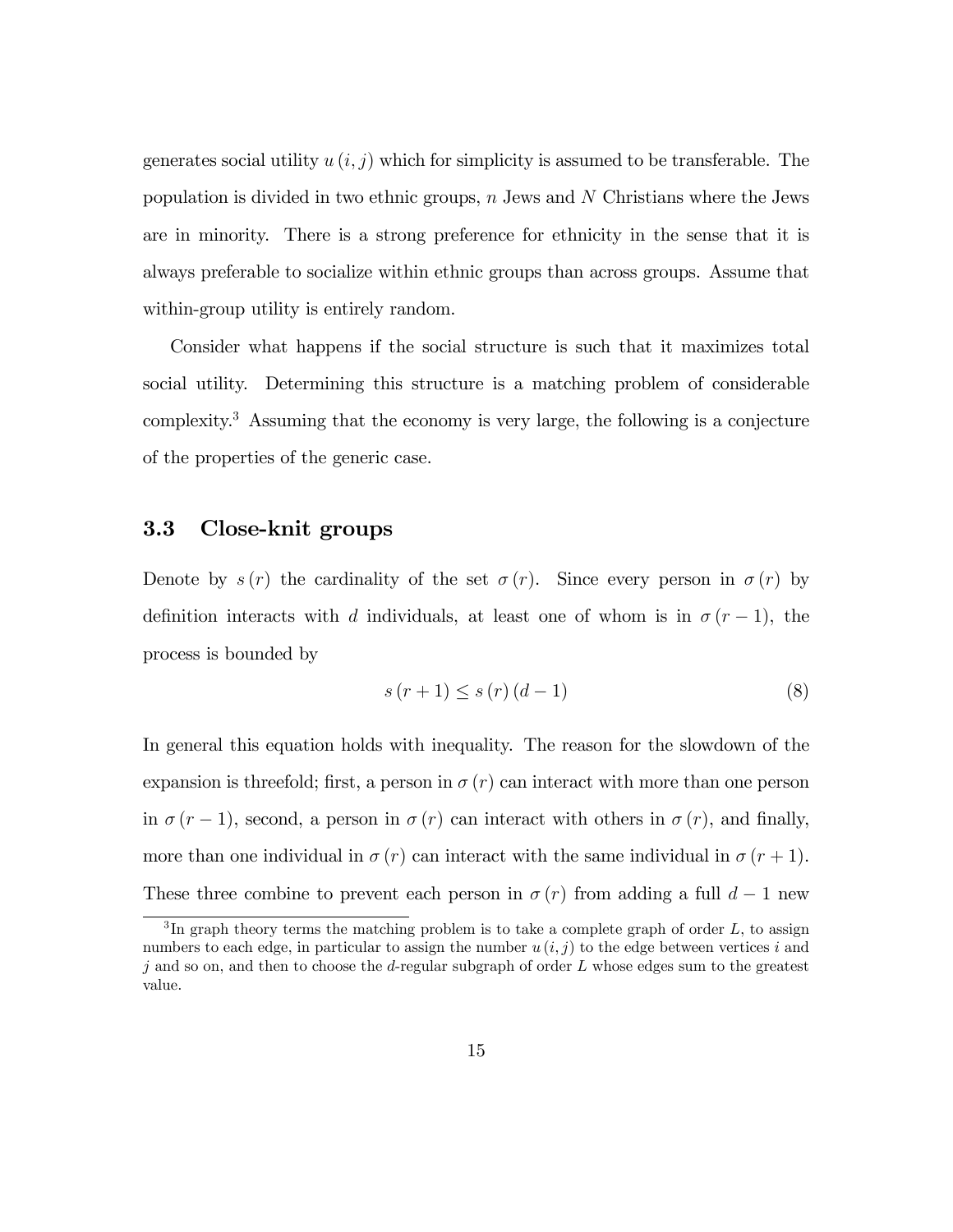individuals to  $\sigma (r+1)$ .

Given the ethnic preferences, the structure that maximizes social utility involves within-ethnic group interaction only. Since the Jewish group is smaller than the Christian group, the branching process  $\sigma(r)$  expands less rapidly in the former. This is the precise meaning of close-knit interaction.

A central property of the branching process is that it expands so that in the limit,  $\lim_{r\to\infty} \bigcup_{q=0}^r \sigma(q)$ , it includes everyone with the same ethnicity as  $\sigma(0)$ . This implies that the ethnic group is connected. Every individual interacts either directly or indirectly with the entire group. To see why, consider a sketch of what happens if this were not true, if the process in the limit stops short of including the entire ethnic group. In this case, since  $\sigma(r)$  eventually must become arbitrarily small relative to the unconnected set, the likelihood that someone in  $\sigma(r)$  interacts with others in  $\sigma(r)$ , or that more than one person in  $\sigma(r)$  interact with the same individual in  $\sigma(r+1)$ , is also arbitrarily small. But then the process in (8) holds with equality again, and the expansion gains speed so that  $s(r + 1) > s(r)$ . This in turn contradicts the assumption that the process stops before everyone is connected. Conjecture therefore that everyone in the same ethnic group is connected.

This is the structure that maximizes social utility.

#### 3.4 Middlemen and interaction

There are M middlemen,  $M < L$ , the others work as farmers with productivity normalized to zero. Every person has the same inherent ability to be a middleman. Social interaction complements middleman activities; the more middlemen a person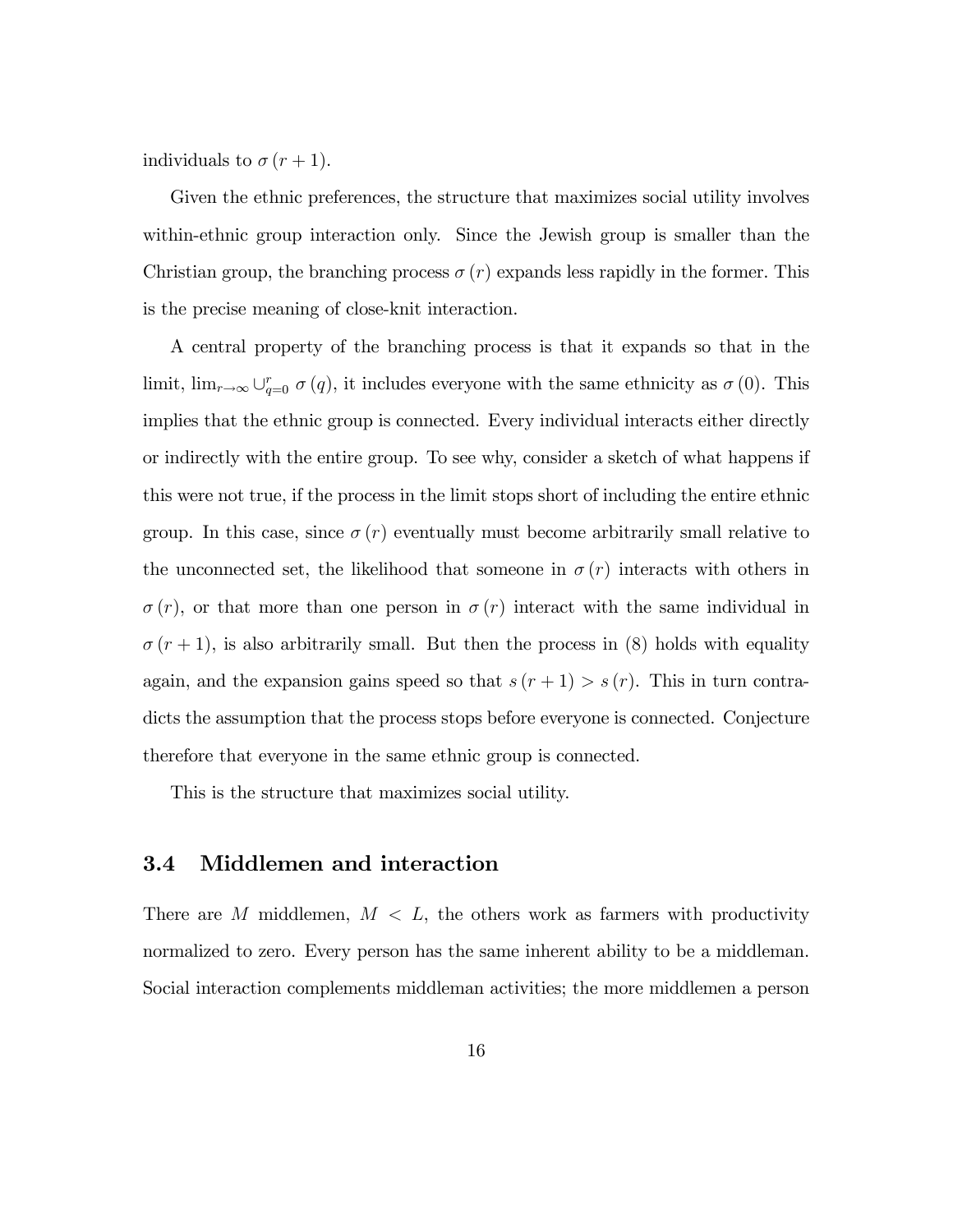interacts with the greater is his potential productivity as a middleman. Take a person denoted by  $\sigma(0)$ . Let x be the number of middlemen he knows, this is equivalent to the number of middlemen in  $\sigma(1)$ . The potential productivity of  $\sigma(0)$ as a middleman is then  $\pi(x)$  where  $\pi' > 0$  and  $\pi(0) > 0$ .

Consider a social structure that maximizes production. Clearly this structure is such that there are M middlemen and every middleman interacts with as many other middlemen as possible, in other words with d other middlemen. Total production is then  $M\pi(d)$  and it follows that all close kin  $\sigma(1)$  of a middleman  $\sigma(0)$  are middlemen. Since the close kin of  $\sigma(1)$  are middlemen in turn, everyone in  $\sigma(2)$  are middlemen too. Continuing like this, for any middleman  $\sigma(0)$ , everyone in the set  $\lim_{r \to \infty} \bigcup_{q=0}^r \sigma(q)$  are middlemen as well.

This is the social structure that maximizes production.

#### 3.5 Minority specialization

Since social utility is transferable a social structure that maximizes both social utility and production is Pareto efficient. If such a structure exists then all structures that do not maximize both are inefficient.

Assume for simplicity that there are  $M$  Jews and  $L - M$  Christians. There are three possibilities, either all middlemen are Jews, all are Christian or there are some from either group. Consider what happens if all M middlemen are Jews. Then trivially, since all Jews are middlemen, the structure that maximizes social utility also maximizes production. Therefore, Jewish specialization is Pareto efficient.

Consider what happens if all middlemen are Christian. Take the structure that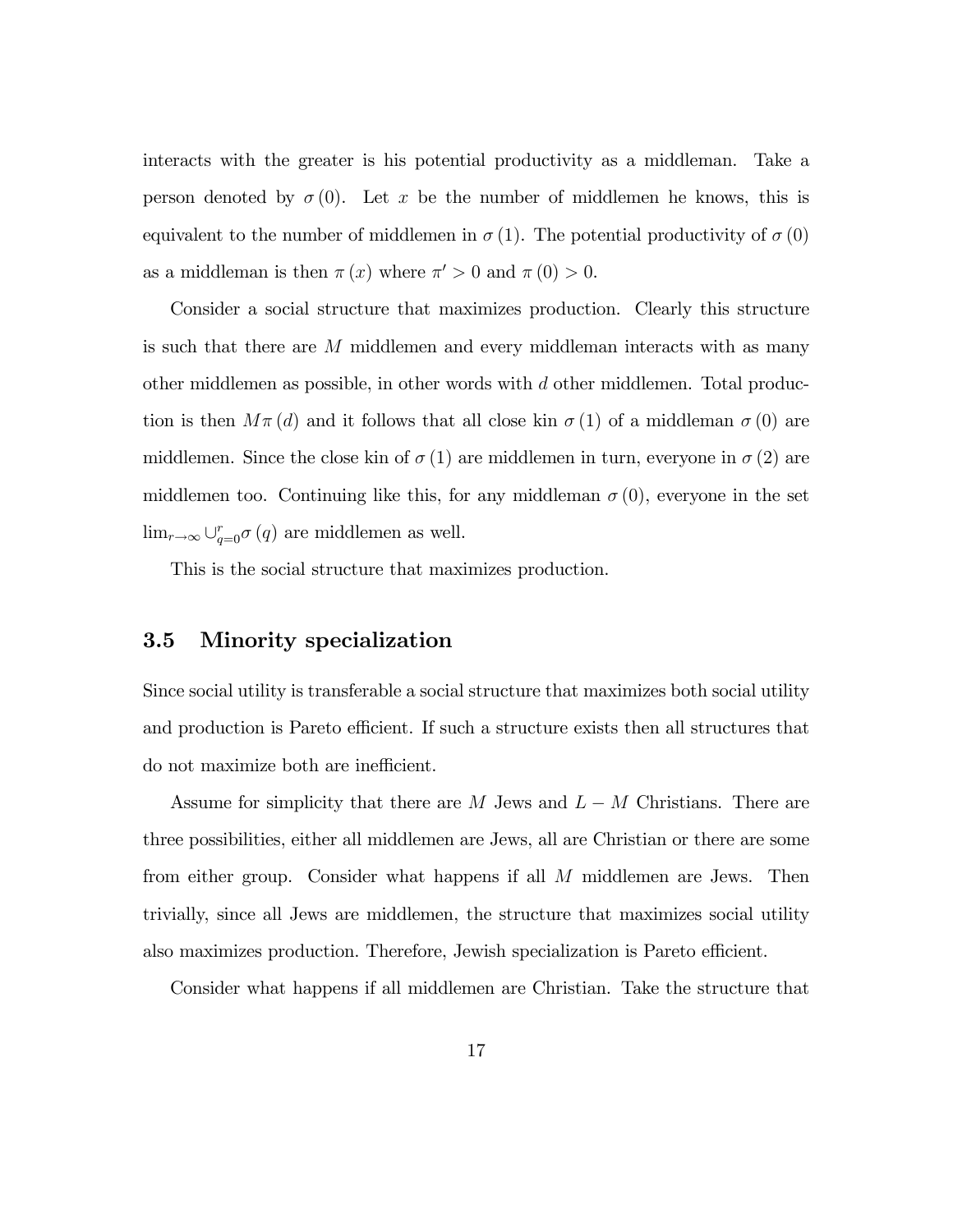maximizes social utility, then all Christians are connected but this necessarily implies that the cardinality of  $\lim_{r\to\infty} \bigcup_{q=0}^r \sigma(q)$  is greater than M since the size of the Christian group is greater than  $M$ . Consequently, some Christian middlemen must interact with some farmers. This structure therefore does not maximize production, and as a result it cannot be Pareto efficient. The same is trivially the case if some middlemen are Jews and some are Christians.

Therefore, conjecture that, also in the case of endogenous interaction, the efficient outcome is for the minority to generically specialize as middlemen.

Note that although the minority is likely to succeed better economically than the majority, it pays a social cost in the form of less choice and, depending on how  $u(i, j)$  is generated, less social utility. A natural extension of the current model is to endogenize ethnicity completely. In that case the minority would be more successful economically, less fortunate socially, and exactly as well-off in total as is the majority population.

## 4 Self-employment clusters in the U.S.

Ethnic minorities in the United States as in other countries specialize as shopkeepers and modern day equivalents. Some of the most notable clusters are the Gujarati motel owners and the Korean dry-cleaning entrepreneurs. The Chinese-American specialization in laundering a century before the present day Korean dominance, and the Jewish garment industry on Manhattan's lower east side at that time, are well-known historical examples of the same phenomenon (see table on page 26).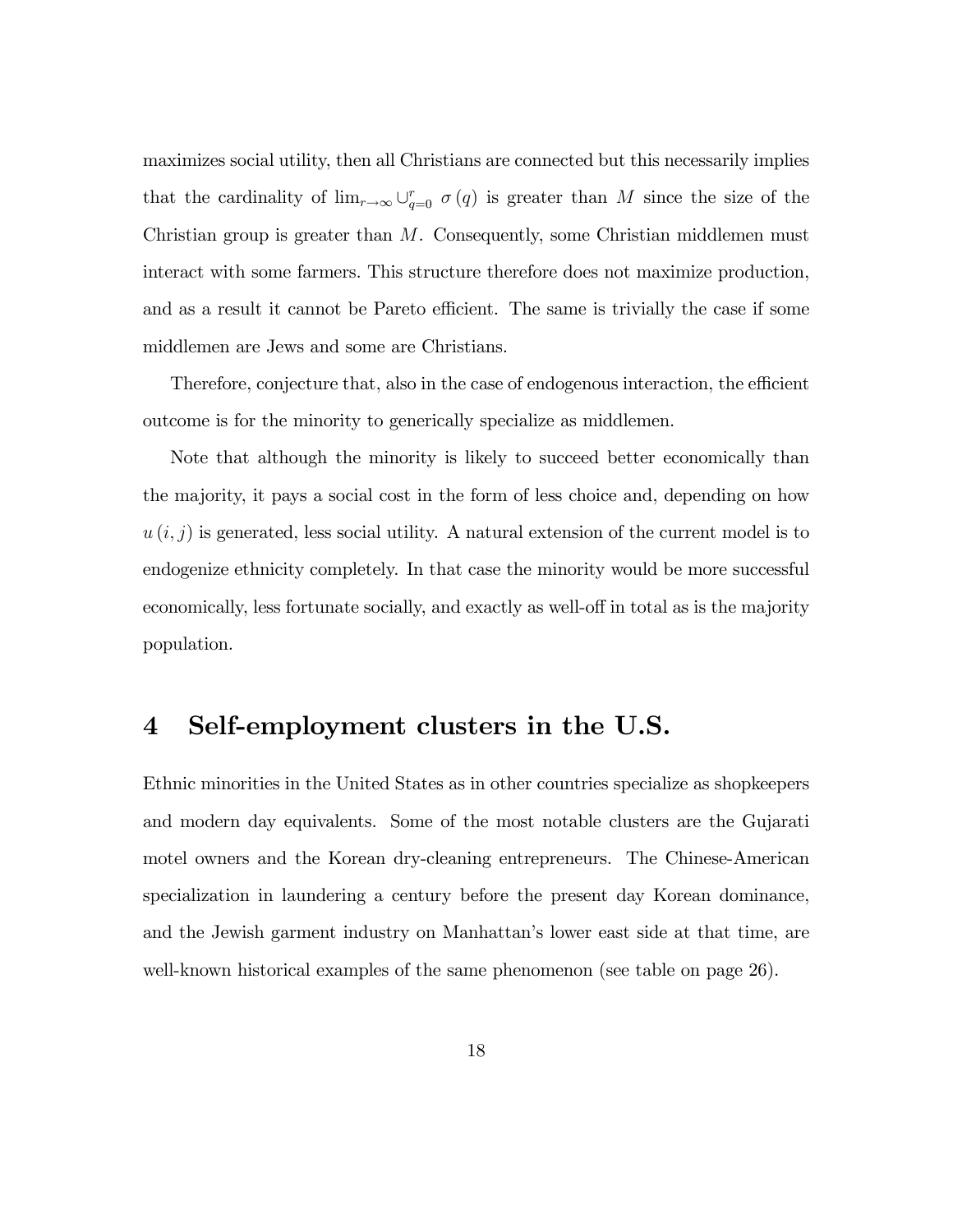| Origin     | Language   | Industry         | Total  | Ratio |
|------------|------------|------------------|--------|-------|
| India      | Gujarathi  | Hotels           | 3,988  | (71)  |
| Korea      | Korean     | Laundering       | 12,106 | (43)  |
| Indochina  | Arabic     | Food st.         | 1,015  | (22)  |
| Ethiopia   | Amharic    | <b>Taxicabs</b>  | 1,139  | (17)  |
| Greece     | Greek      | Restaurants      | 7,309  | (16)  |
| Bangladesh | Bengali    | Taxicabs         | 1,199  | (15)  |
| Korea      | Korean     | Liquor st.       | 1,782  | (15)  |
| Vietnam    | Vietnamese | <b>Fisheries</b> | 1,033  | (15)  |
| Pakistan   | Urdu       | <b>Taxicabs</b>  | 2,307  | (14)  |
| Korea      | Korean     | Dry goods        | 1,425  | (14)  |

Self-employment clusters in 2000

Major U.S. self-employment clusters in 2000. Total is the number of self-employed. Ratio is the fraction of the group's total workforce that is self-employed in the industry, divided by the corresponding fraction for immigrants who do not speak the language of that group. Only clusters with more than 1000 self-employed are shown. Source: Census, IPUMS.

The theory in the previous sections has different predictions for wage-earners and self-employed. Although it is the case that a worker in general benefits from working with others of the same ethnicity, this is a force towards ethnically homogeneous workplaces but not necessarily towards large scale ethnic specialization. It is beneficial if all workers in a grocery store speak the same language, but the language spoken by workers in other grocery stores is not very important.

It is a different situation for the self-employed since they are their own managers and have to interact with the outside. Here the ethnicity of other shop-owners should matter more and the theory of social interaction is then relevant.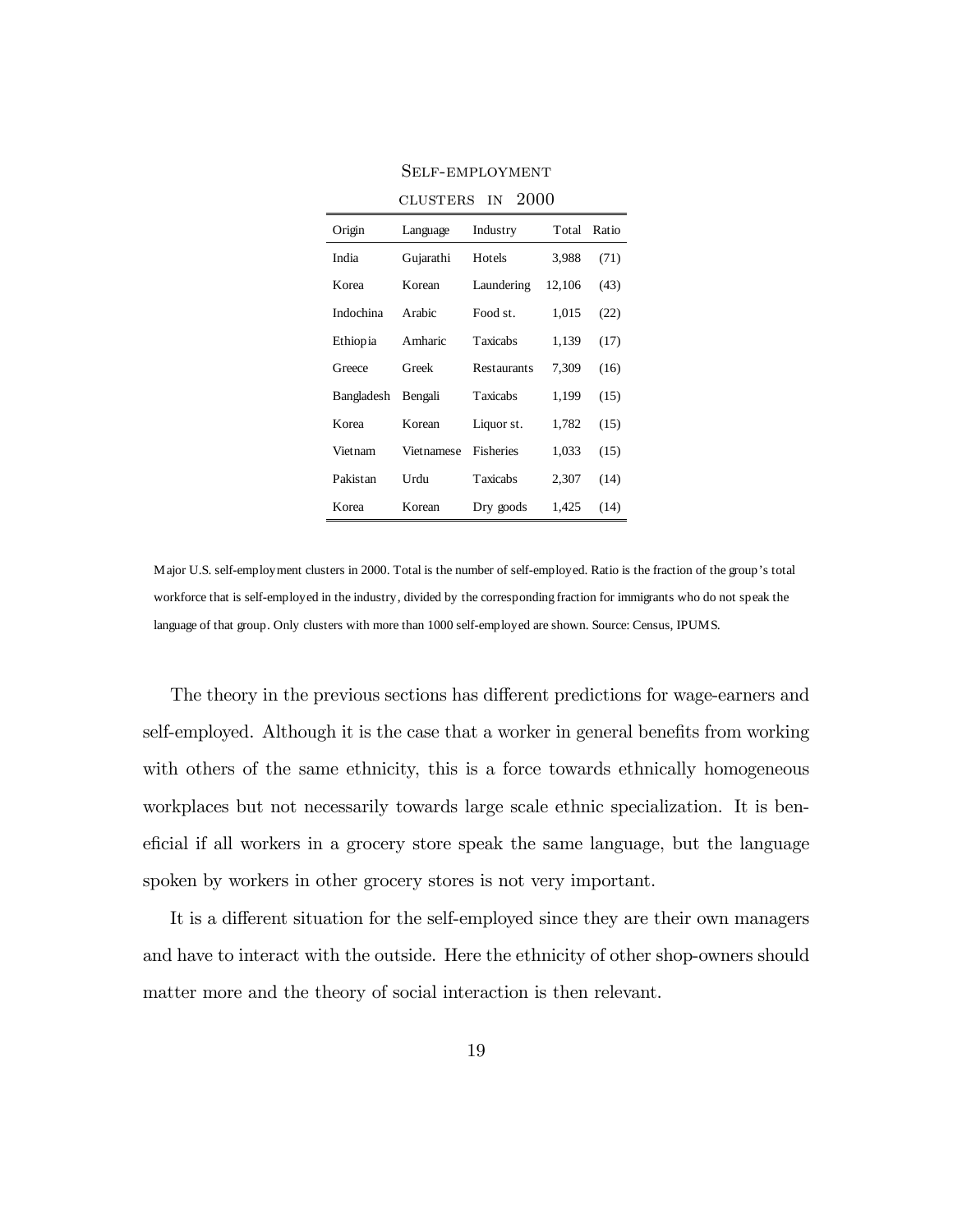A preliminary look at occupational data indicates that specialization indeed is more important for the self-employed than for wage-earners. Below is data on selfemployment and employment in some traditional immigrant occupations.

|            | LIQUOR   | <b>STORES</b> |        |            | GAS<br><b>STATIONS</b> |            |          |       |        |            |
|------------|----------|---------------|--------|------------|------------------------|------------|----------|-------|--------|------------|
| Origin     | Language | Wage          |        | Self Ratio |                        | Origin     | Language | Wage  |        | Self Ratio |
| Iraq       | Arabic   | 1000          | 734    | (56)       |                        | Lebanon    | Arabic   | 1,126 | 506    | (30)       |
| Syria      | Arabic   | 433           | 303    | (43)       |                        | India      | Punjabi  | 1,939 | 556    | (25)       |
| Jordan     | Arabic   | 270           | 176    | (20)       |                        | Turkey     | Turkish  | 959   | 280    | (21)       |
| India      | Gujarati | 444           | 592    | (17)       |                        | Pakistan   | Urdu     | 2,730 | 601    | (17)       |
| Korea      | Korean   | 1318          | 1782   | (15)       |                        | Iraq       | Arabic   | 431   | 205    | (14)       |
| India      | Punjabi  | 366           | 227    | (11)       |                        | India      | Gujarati | 888   | 448    | (11)       |
| Lebanon    | Arabic   | 28            | 156    | (10)       |                        | Iran       | Farsi    | 882   | 496    | (10)       |
| Cambodia   | Mon-Khm. | 118           | 211    | (10)       |                        | India      | Hindi    | 1,639 | 385    | (6)        |
| India      | Hindi    | 262           | 180    | (3)        |                        | Korea      | Korean   | 1,037 | 368    | (2)        |
| Vietnam    | Vietnam. | 306           | 171    | (.9)       |                        | Mexico     | Spanish  | 9,661 | 263    | (.1)       |
| Immigrants |          |               | 9,196  |            |                        | Immigrants |          |       | 10,001 |            |
| US born    |          |               | 15,510 |            |                        | US born    |          |       | 28,336 |            |

The ethnic groups in the U.S. with the greatest number of self-employed in the industry. Ordered according to ratio (right column.) Number of wage-earners (middle column) and self-employed (second from right) in 2000.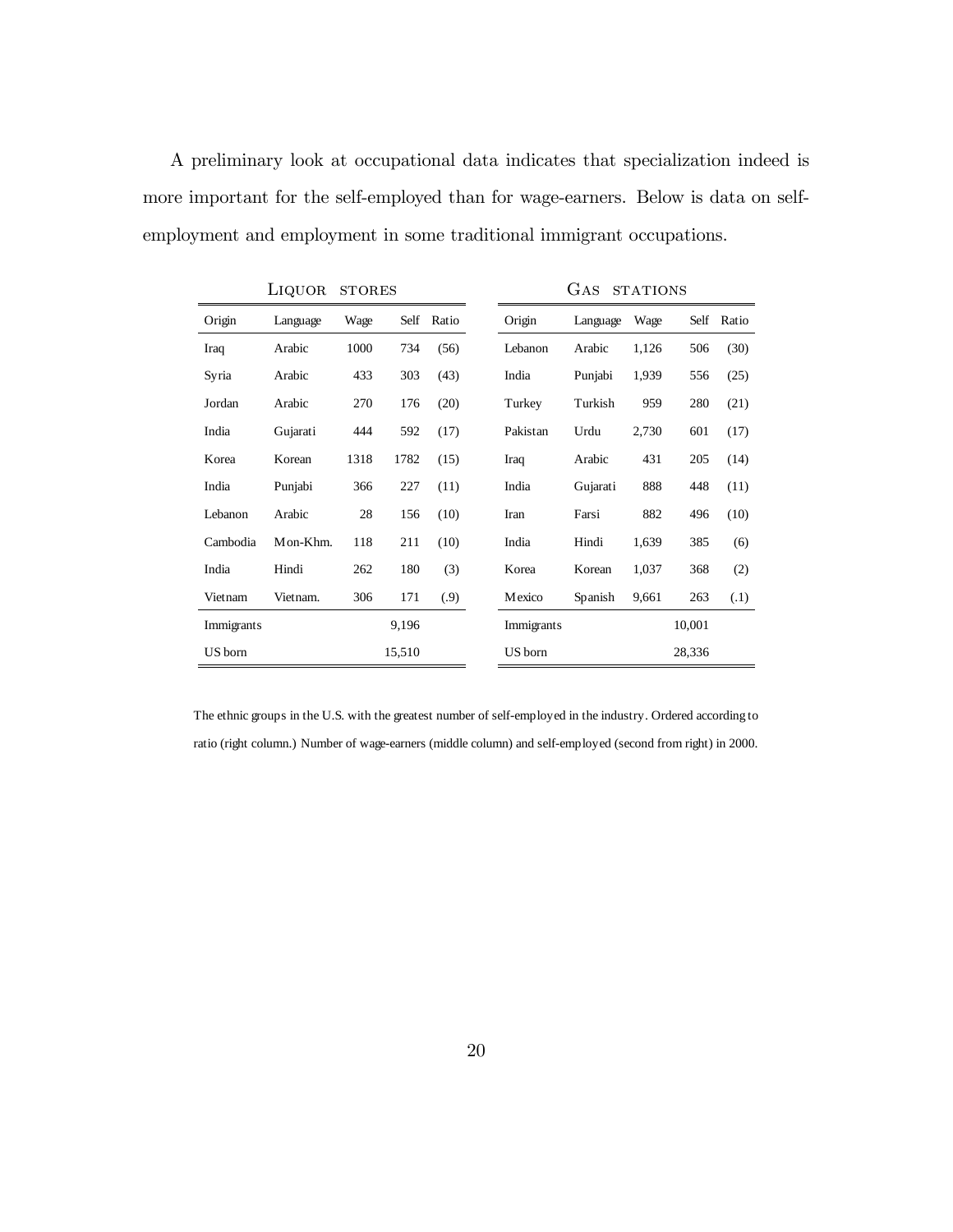|             | LAUNDERING |        |        |       |            |     |
|-------------|------------|--------|--------|-------|------------|-----|
| Origin      | Language   | Wage   | Self   | Ratio | Origin     | La  |
| Korea       | Korean     | 10,143 | 12,106 | (43)  | India      | Gu  |
| Iran        | Farsi      | 426    | 566    | (4)   | India      | Sai |
| India       | Gujarati   | 671    | 414    | (3)   | Taiwan     | Fo  |
| China       | Chinese    | 1,299  | 943    | (2)   | India      | Hi  |
| Vietnam     | Vietnam.   | 2,682  | 990    | (2)   | Taiwan     | Ch  |
| Italy       | Italian    | 361    | 294    | (1)   | Germany    | Ge  |
| Russia      | Russian    | 686    | 339    | (1)   | Poland     | Po  |
| Philippines | Tagalog    | 2,173  | 371    | (.4)  | Korea      | Ko  |
| Cuba        | Spanish    | 1,612  | 273    | (.4)  | China      | Ch  |
| Mexico      | Spanish    | 38,087 | 806    | (.1)  | Mexico     | Sp  |
| Immigrants  |            |        | 29,928 |       | Immigrants |     |
| US born     |            |        | 33,313 |       | US born    |     |

|            | <b>HOTELS</b> |         |        |       |  |  |  |  |  |
|------------|---------------|---------|--------|-------|--|--|--|--|--|
| Origin     | Language      | Wage    | Self   | Ratio |  |  |  |  |  |
| India      | Gujarati      | 4,195   | 3,988  | (71)  |  |  |  |  |  |
| India      | Sanskrit      | 1,329   | 707    | (27)  |  |  |  |  |  |
| Taiwan     | Formosan      | 400     | 294    | (12)  |  |  |  |  |  |
| India      | Hindi         | 2,046   | 678    | (6)   |  |  |  |  |  |
| Taiwan     | Chinese       | 955     | 247    | (3)   |  |  |  |  |  |
| Germany    | German        | 2,946   | 312    | (2)   |  |  |  |  |  |
| Poland     | Polish        | 2,810   | 344    | (2)   |  |  |  |  |  |
| Korea      | Korean        | 3,604   | 537    | (2)   |  |  |  |  |  |
| China      | Chinese       | 5,055   | 280    | (.8)  |  |  |  |  |  |
| Mexico     | Spanish       | 101,122 | 784    | (.2)  |  |  |  |  |  |
| Immigrants |               |         | 18,328 |       |  |  |  |  |  |
| US born    |               |         | 52,098 |       |  |  |  |  |  |

#### Taxicabs

| Origin         | Language | Wage  | Self   | Ratio |
|----------------|----------|-------|--------|-------|
| Ethiopia       | Amharic  | 1,408 | 1,139  | (17)  |
| Bangladesh     | Bengali  | 1,471 | 1,199  | (15)  |
| Pakistan       | Urdu     | 2,973 | 2,307  | (14)  |
| Nigeria        | Kru      | 995   | 1,479  | (12)  |
| India          | Punjabi  | 1,739 | 1,230  | (12)  |
| Haiti          | French   | 2,891 | 1,989  | (5)   |
| Russia         | Russian  | 2,862 | 2,294  | (4)   |
| Dom. Rep.      | Spanish  | 4,832 | 2,924  | (4)   |
| Ecuador        | Spanish  | 1,310 | 964    | (3)   |
| <b>M</b> exico | Spanish  | 3,476 | 1,024  | (.1)  |
| Immigrants     |          |       | 45,773 |       |
| US born        |          |       | 34,133 |       |

## Personal services

| Origin     | Language | Wage   | Self    | Ratio |
|------------|----------|--------|---------|-------|
| Vietnam    | Vietnam. | 28,262 | 14,436  | (8)   |
|            |          |        |         |       |
| Italy      | Italian  | 2,803  | 2,715   | (4)   |
| Korea      | Korean   | 8,808  | 4,197   | (3)   |
| Germany    | German   | 1,594  | 1,514   | (2)   |
| USSR/Rus.  | Russian  | 4,975  | 1,706   | (1)   |
| Germany    | English  | 2,314  | 2,001   | (1)   |
| Jamaica    | English  | 1,778  | 1,563   | (1)   |
| England    | English  | 2,878  | 1,607   | (.9)  |
| Cuba       | Spanish  | 3,651  | 1,656   | (.8)  |
| Mexico     | Spanish  | 14,824 | 7,390   | (.3)  |
| Immigrants |          |        | 99,759  |       |
| US born    |          |        | 550,660 |       |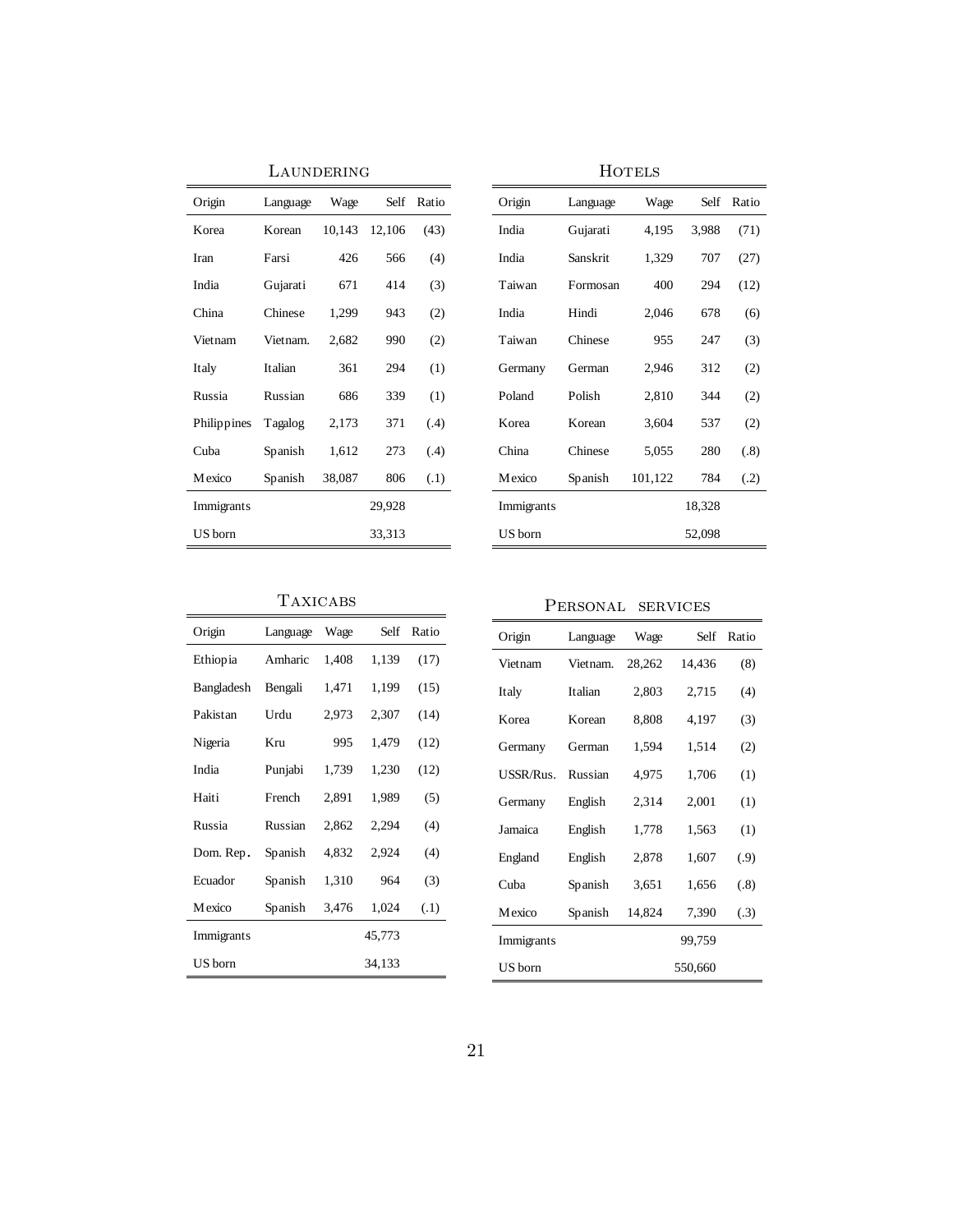|            | FOOD     | <b>STORES</b> |         |            | RESTAURANTS |          |         |         |       |
|------------|----------|---------------|---------|------------|-------------|----------|---------|---------|-------|
| Origin     | Language | Wage          |         | Self Ratio | Origin      | Language | Wage    | Self    | Ratio |
| Indochina  | Arabic   | 1,521         | 1,015   | (22)       | Greece      | Greek    | 10,953  | 7,309   | (16)  |
| Iraq       | Arabic   | 2,245         | 1,088   | (11)       | Italy       | Italian  | 10,350  | 6,208   | (6)   |
| Korea      | Korean   | 12,188        | 8,018   | (9)        | Thailand    | Thai     | 8,685   | 1,709   | (5)   |
| Pakistan   | Urdu     | 4,319         | 1,751   | (7)        | Taiwan      | Chinese  | 5,944   | 2,747   | (5)   |
| India      | Gujarati | 3,517         | 1,734   | (7)        | China       | Chinese  | 58,061  | 11,893  | (5)   |
| Italy      | Italian  | 5,093         | 1,390   | (3)        | Korea       | Korean   | 23,522  | 10,715  | (5)   |
| Dom Rep.   | Spanish  | 14,989        | 2,122   | (2)        | Japan       | Japanese | 10,790  | 2,193   | (3)   |
| Vietnam    | Vietnam. | 10,189        | 1,730   | (1)        | Iran        | Farsi    | 5,264   | 2,123   | (3)   |
| China      | Chinese  | 8.153         | 1,269   | (1)        | Vietnam     | Vietnam. | 24,752  | 4,104   | (1)   |
| Mexico     | Spanish  | 96,419        | 5,633   | (.4)       | Mexico      | Spanish  | 453,775 | 17,041  | (.5)  |
| Immigrants |          |               | 64,605  |            | Immigrants  |          |         | 154,063 |       |
| US born    |          |               | 139,649 |            | US born     |          |         | 325,312 |       |

# References

- [1] Becker, Gary, The Economics of Discrimination (Chicago: University of Chicago Press 1957).
- [2] Cohen, Robin, Global diasporas: an introduction (Seattle: University of Washington Press, 1997).
- [3] Greif, Avner, "Contract Enforceability and Economic Institutions in Early Trade: The Maghribi Traders Coalition," American Economic Review, Vol. 83, No. 3 (Jun., 1993), 525-548.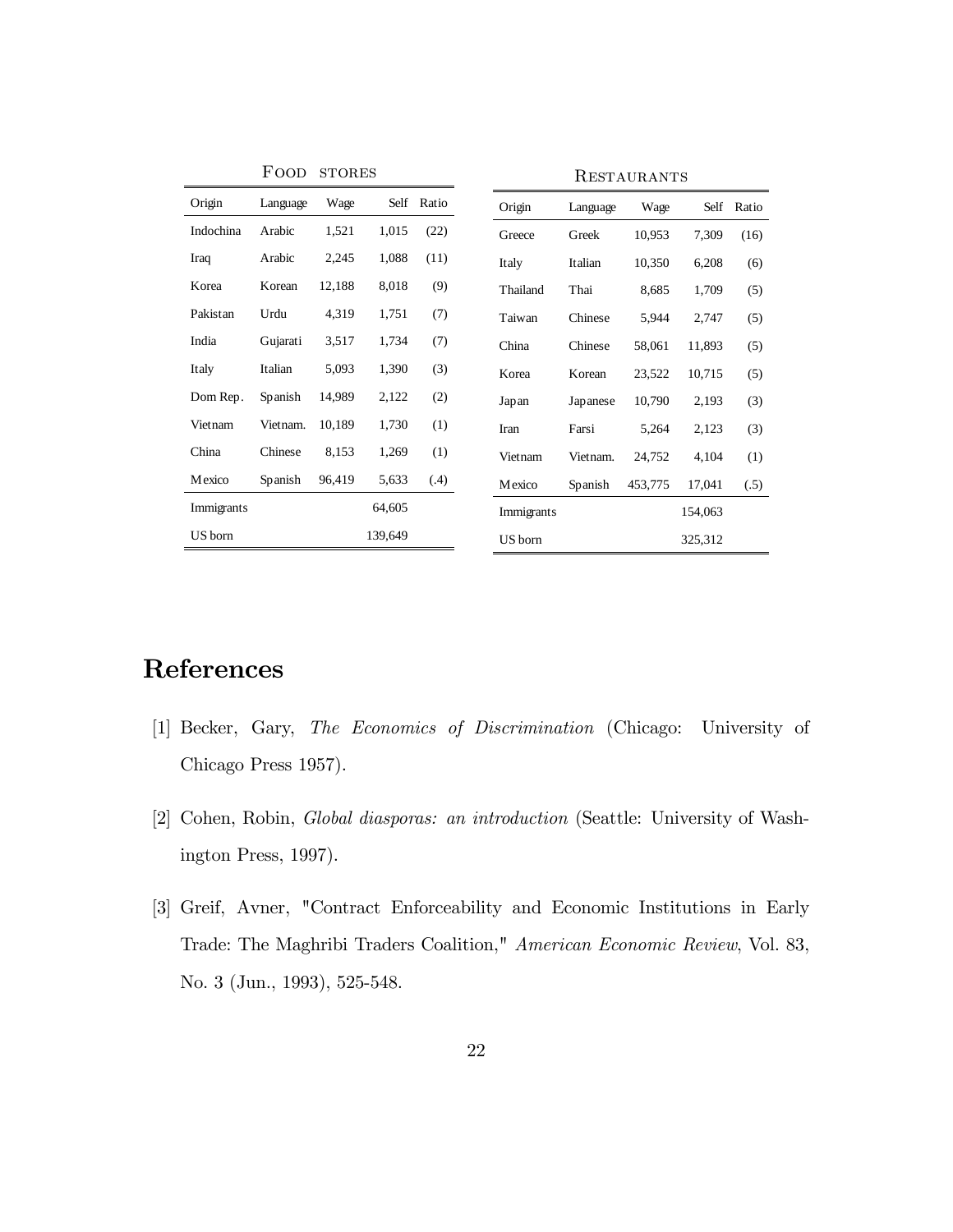- [4] Greif, Avner, Milgrom, Paul; and Weingast, Barry, "Coordination, Commitment and Enforcement: The Case of the Merchant Guild," Journal of Political Economy, Vol. 102, No.4 (Aug., 1994), 745-776.
- [5] Landa, Janet, "A Theory of the Ethnically Homogeneous Middleman group: An Institutional Alternative to Contract Law," Journal of Legal Studies, Vol. 10, No. 2, (June, 1981), 349-362.
- [6] Lazear, Edward, "Culture and Language," *Journal of Political Economy*, Vol. 107, No. 6, (December 1999), 95-126.
- [7] Milgram, Stanley, "The Small World Problem," Psychology Today, Vol. 22, (May, 1967), 61-67.
- [8] Milgrom, Paul, North, Douglass; and Weingast, Barry, "The Role of Institutions in the Revival of Trade: The Medieval Law Merchant, Private Judges, and the Champagne Fairs," Economics and Politics, Vol. 1, (Mar., 1990), 1-23.
- [9] Sowell, Thomas, Ethnic America (New York: Basic Books, 1981).
- [10] Sowell, Thomas, Migrations and cultures: a world view (New York: Basic Books, 1996).
- [11] Thernstrom, Stephan (ed.), Harvard Encyclopedia of American Ethnic Groups (Cambridge: Harvard University Press, 1980).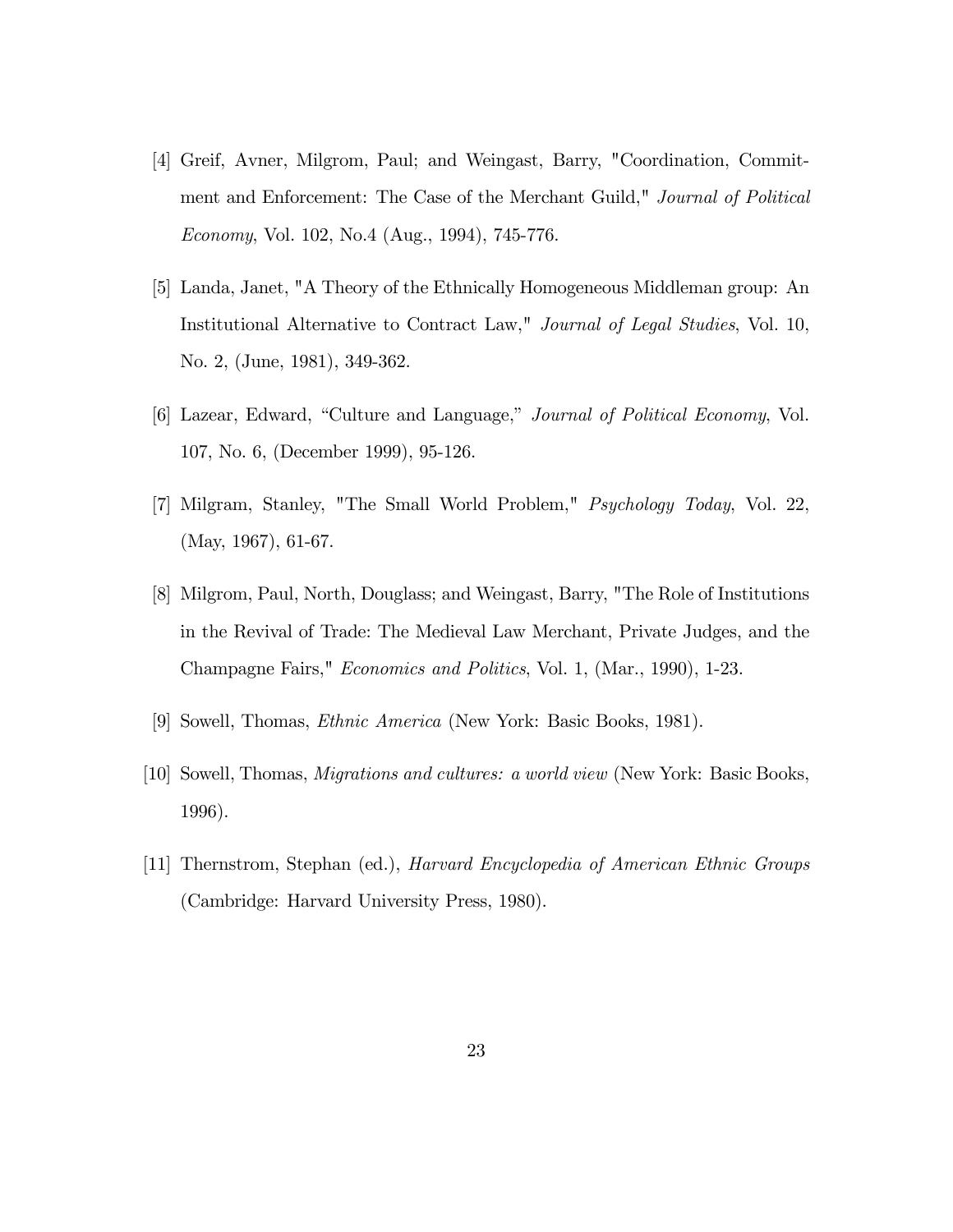# 5 Appendix

Corollary: If  $M = N$  the majority specializes as middlemen.

Proof: Similar to Proposition 1, subtract the production of a combination of minority and majority middlemen from the production of majority-only middlemen.

$$
Y(0,1) - Y\left(x, \frac{N-xn}{N}\right) = xn\pi(1) - (N-xn)\pi(1)
$$
\n
$$
-xn\pi(x) - (N-xn)\pi\left(\frac{N-xn}{N}\right)
$$
\n(9)

where  $x > 0$ . It follows that majority-only production is greater since  $\pi$ is strictly increasing and  $1 \ge x$  and  $1 > \frac{N-xn}{N}$ 

Proposition 2 (second part): If  $\pi$  is convex and  $N < M$  the majority specializes as middlemen.

Proof: The lemma ensures that it suffices to compare minority with majority specialization. Define a function  $G(M)$  as the difference between the two.

$$
G(M) = Y\left(1, \frac{M-n}{N}\right) - Y\left(\frac{M-N}{n}, 1\right) \tag{10}
$$

$$
= n\pi (1) + (M-n)\pi \left(\frac{M-n}{N}\right)
$$

$$
- (M-N)\pi \left(\frac{M-N}{n}\right) - N\pi (1) \tag{11}
$$

With  $G(N + n) = 0$ , and using the fact that  $G(N) = F(N) < 0$ , it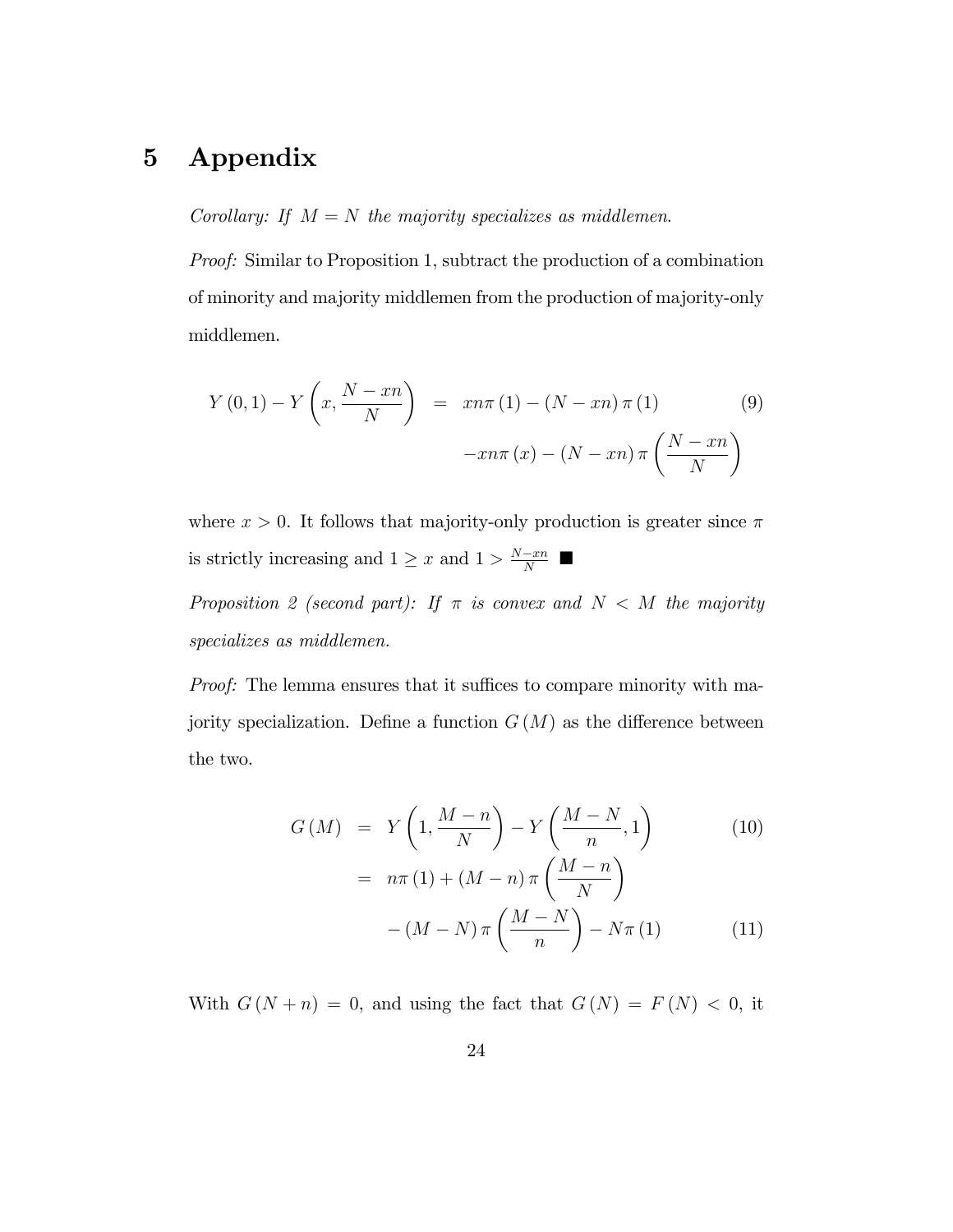follows that the majority specializes both when  $M = N$  and when  $M =$  $N + n$ . To determine what happens in the intermediary case, consider the derivative of G which is

$$
G'(M) = \pi \left(\frac{M-n}{N}\right) - \pi \left(\frac{M-N}{n}\right) +
$$
  

$$
\frac{M-n}{N} \pi' \left(\frac{M-n}{N}\right) - \frac{M-N}{n} \pi' \left(\frac{M-N}{n}\right)
$$
 (12)

Note that  $\frac{M-n}{N} > \frac{M-N}{n}$  for  $N < M < N+n$ . To see why, apply the same reasoning once more by defining a function  $H(M) = \frac{M-n}{N} - \frac{M-N}{n}$ . Evaluate it at the corners,  $H(N) = \frac{N-n}{N} > 0$  and  $H(N+n) = 0$ . Since  $H'(M) = \frac{1}{N} - \frac{1}{n} < 0$  it follows that  $H(M) > 0$  in the relevant interval. Given  $\frac{M-n}{N} > \frac{M-N}{n}$  for  $N < M < N+n$  it then follows that the derivative  $G'(M)$  is strictly positive in the relevant interval, and as a result the function  $G(M)$  is strictly negative in that same interval.